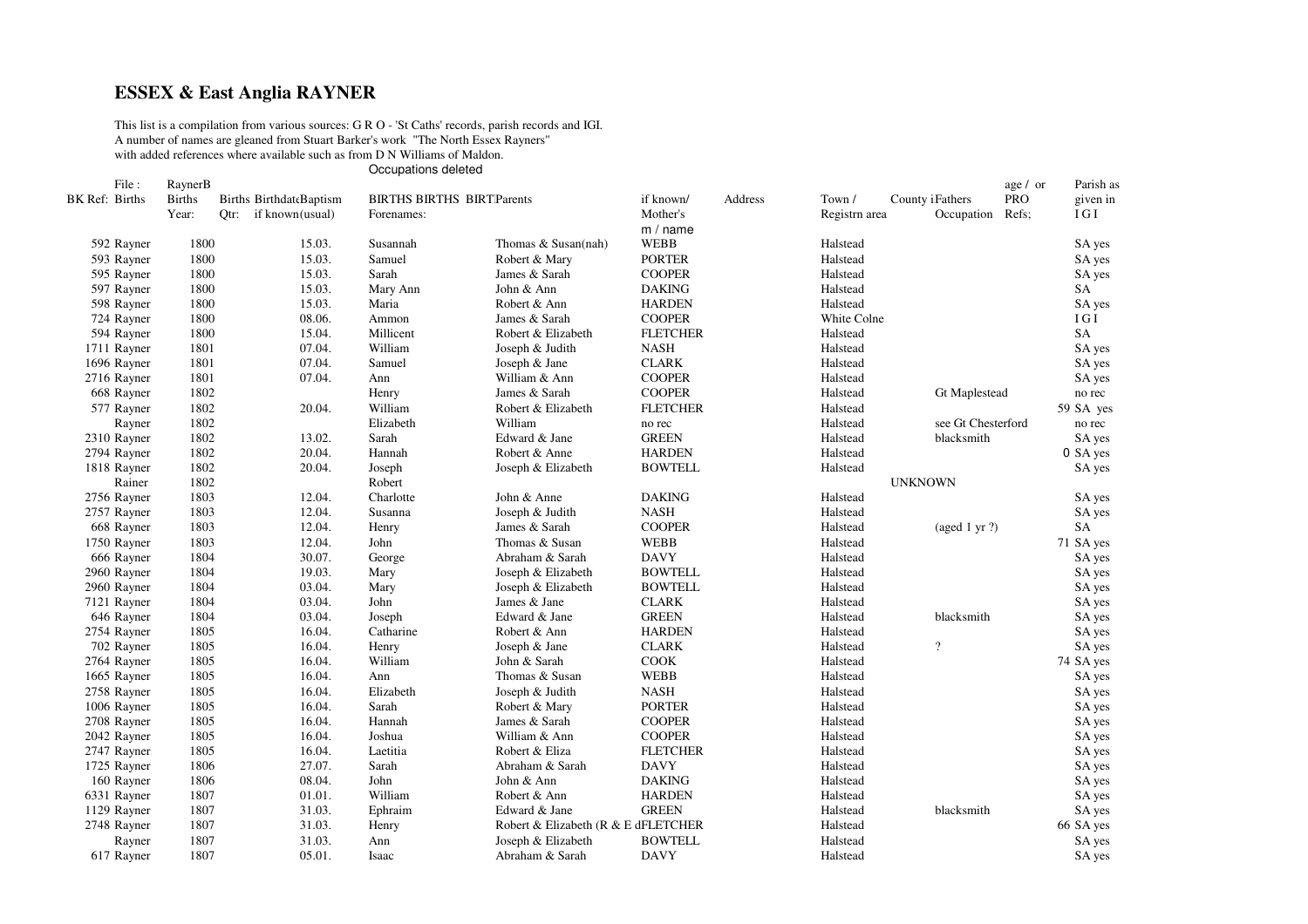| 703 Rayner     | 1807 | 11.03.           | James       | Joseph & Jane      | <b>CLARK</b>   | Halstead       |                   | SA yes    |
|----------------|------|------------------|-------------|--------------------|----------------|----------------|-------------------|-----------|
| 2646 Rayner    | 1808 | 19.04.           | Adaliza     | William & Ann      | <b>COOPER</b>  | Halstead       |                   | SA yes    |
| 882 Rayner     | 1808 | 19.04.           | Daniel      | Robert & Mary      | <b>PORTER</b>  | Halstead       |                   | 14 SA yes |
| 2717 Rayner    | 1808 | 19.04.           | Sarah       | Thomas & Susan     | <b>WEBB</b>    | Halstead       |                   | SA yes    |
| 2770 Rayner    | 1808 | 05.03.           | Mary        | John & Sarah       | <b>COOK</b>    | Halstead       |                   | SA yes    |
| 7294 Rayner    | 1808 | aged 3 yr 19.04. | Sarah       | John & Sarah       | <b>COOK</b>    | Halstead       |                   | SA yes    |
| 2759 Rayner    | 1808 | 19.04.           | Joseph      | Joseph & Judith    | <b>NASH</b>    | Halstead       |                   | SA yes    |
| 641 Rayner     | 1809 | 01.10.           | Abraham     | Abraham & Sarah    | <b>HICKS</b>   | Hockley        |                   | I G I     |
| 2790 Rayner    | 1809 | 21.03.           | Mary        | Joseph & Jane      | <b>CLARK</b>   | Halstead       |                   | SA yes    |
| 6333 Rayner    | 1809 | 04.04.           | William     | Isaac & Susan      |                | Halstead       |                   | SA yes    |
| 437 Rayner     | 1809 | 04.04.           | Edward      | Edward & Jane      | <b>GREEN</b>   | Halstead       | blacksmith        | SA yes    |
| 660 Rayner     | 1809 | 04.04.           | George      | James & Sarah      | <b>COOPER</b>  | Halstead       |                   | SA yes    |
| 2752 Rayner    | 1809 | 26.02.           | Noah        | Robert & Ann       | <b>HARDEN</b>  | Halstead       |                   | SA yes    |
| 818 Rayner     | 1809 | 04.04.           | John        | Abraham & Sarah    | <b>DEATH</b>   | Halstead       |                   | SA yes    |
| 1456 Rayner    | 1810 | 24.04.           | Sophia      | John & Ann         | <b>DAKING</b>  | Halstead       |                   | SA yes    |
| 2961 Rayner    | 1810 | 24.04.           | Sarah       | Joseph & Elizabeth | <b>BOWTELL</b> | Halstead       |                   | SA yes    |
| 776 Rayner     | 1810 | 24.04.           | Samuel      | Thomas & Susannah  | WEBB           | Halstead       |                   | 68 SA yes |
| 689 Rayner     | 1810 | 24.04.           | Hannah      | Abraham & Sarah    | <b>DAVY</b>    | Halstead       |                   | SA yes    |
| 2751 Rayner    | 1810 | 24.04.           | Matilda     | Robert & Ann       | <b>HARDEN</b>  | Halstead       |                   | SA yes    |
| 2760 Rayner    | 1810 | 24.04.           | Judith      | Joseph & Judith    | <b>NASH</b>    | Halstead       |                   | SA yes    |
| 2789<br>Rayner | 1810 |                  | Abraham     | John & Sarah?      | infant death   | Halstead       |                   | SA yes    |
| 683 Rayner     | 1811 | 31.03.           | James Death | Abraham & Sarah    | <b>DEATH</b>   | Halstead       |                   | SA yes    |
| 2302 Rayner    | 1811 | 16.04.           | Amy         | Edward & Jane      | <b>GREEN</b>   | Halstead       |                   | 0 SA yes  |
| 1751 Rayner    | 1811 | 16.04.           | Thomas      | Joseph & Jane      | <b>CLARK</b>   | Halstead       |                   | SA yes    |
| 679 Rayner     | 1811 | 16.04.           | John        | John & Sarah       | <b>BELL</b>    | Halstead       |                   | 63 SA yes |
| 1656 Rayner    | 1811 | 16.04.           | Jonathan    | William & Ann      | <b>COOPER</b>  | Halstead       |                   | SA yes    |
| 2967 Rayner    | 1812 | 31.03.           | Susan       | Robert & Mary      | <b>PORTER</b>  | Halstead       |                   | SA yes    |
| 174 Rayner     | 1812 | 31.03.           | Abraham     | Robert & Ann       | <b>HARDEN</b>  | Halstead       |                   | SA yes    |
| 1683 Rayner    | 1812 | 31.03.           | Daniel      | Thomas & Susannah  | <b>WEBB</b>    | Halstead       |                   | SA yes    |
| Rayner         | 1812 | 02.02.           | Susannah    |                    | $\overline{?}$ | Much HadharHRT |                   | PAF       |
| 610 Rayner     | 1813 | 20.04.           | Eliza       | Joseph & Judith    | <b>NASH</b>    | Halstead       | unr               | SA 41     |
| 667 Rayner     | 1813 | 20.04.           | Henry       | Abraham & Sarah    | <b>DAVY</b>    | Halstead       | weaver            | SA 46     |
| 624 Rayner     | 1813 | 20.04.           | Amy         | Edward & Jane      | <b>GREEN</b>   | Halstead       | blacksmith        | SA 49     |
| 625 Rayner     | 1813 | 20.04.           | Keziah      | Joseph & Jane      | <b>CLARK</b>   | Halstead       | husbandman        | SA 71     |
| 680 Rayner     | 1813 | 30.05.           | Elizabeth   | Abraham & Sarah    | <b>DEATH</b>   | Halstead       | husbandman        | SA 78     |
| 2148 Rayner    | 1813 |                  | Abraham     | Unknown            |                | Gt Wakering    | 1881 census       | no rec    |
| 627 Rayner     | 1814 | 12.04.           | Stephen     | William & Ann      | <b>COOPER</b>  | Halstead       | husbandman        | SA 152    |
| 628 Rayner     | 1814 | 28.09.           | William     | William & Rachel   | <b>WOODING</b> | Halstead       | blacksmith        | 0 SA 181  |
| 2964 Rayner    | 1814 |                  | Isaac       |                    | PORTER ?       | Halstead       |                   | no rec    |
| 2771 Rayner    | 1814 |                  | Mehitabel   | Robert & Mary?     |                | Halstead       | see marriage 1836 | 17 no rec |
|                |      |                  |             |                    |                |                |                   |           |
| 2962 Rayner    | 1815 | 28.02.           | Susanna     | James & Elizabeth  | <b>BOWTELL</b> | Halstead       | husbandman        | SA 193    |
| 2798 Rayner    | 1815 | 28.03.           | Hannah      | Joseph & Jane      | <b>CLARK</b>   | Halstead       | husbandman        | 15 SA 209 |
| 2962 Rayner    | 1815 | 28.03.           | Susanna     | James & Elizabeth  | <b>BOWTELL</b> | Halstead       | carter            | SA 218    |
| 2303 Rayner    | 1815 | 28.03.           | Harriet     | Edward & Jane      | <b>GREEN</b>   | Halstead       | blacksmith        | SA 219    |
| 2966 Rayner    | 1815 | 28.03.           | Henrietta   | Robert & Mary      | <b>PORTER</b>  | Halstead       | husbandman        | SA 230    |
| 2749 Rayner    | 1815 | 28.03.           | Eliza       | Robert & Ann       | <b>HARDEN</b>  | Halstead       | husbandman        | SA 239    |
| 2985 Rayner    | 1815 | 28.03.           | Susan       | William & Mary     | <b>RAYNER</b>  | Halstead       | husbandman        | 1 SA 244  |
| 445 Rayner     | 1815 | 13.04.19         | Jacob       | Robert & Ann       | <b>HARDEN</b>  | Halstead       |                   |           |
| 704 Rayner     |      |                  | Edward      |                    |                | Halstead       |                   | 64 no rec |
| 707 Rayner     | 1816 | 16.04.           | Anne        | Thomas & Susanna   | <b>WEBB</b>    | Halstead       | husbandman        | SA 290    |
| 673 Rayner     | 1816 | 16.04.           | John        | Abraham & Sarah    | <b>DEATH</b>   | Halstead       | husbandman        | SA 311    |
| 2846 Rayner    | 1816 | 16.04.           | Hannah      | George & Sarah     | <b>MART</b>    | Halstead       | husbandman        | SA 340    |
| 673 Rayner     | 1816 | 16.04.           | John        | William & Phoebe   | <b>BIRD</b>    | Halstead       | husbandman        | SA 353    |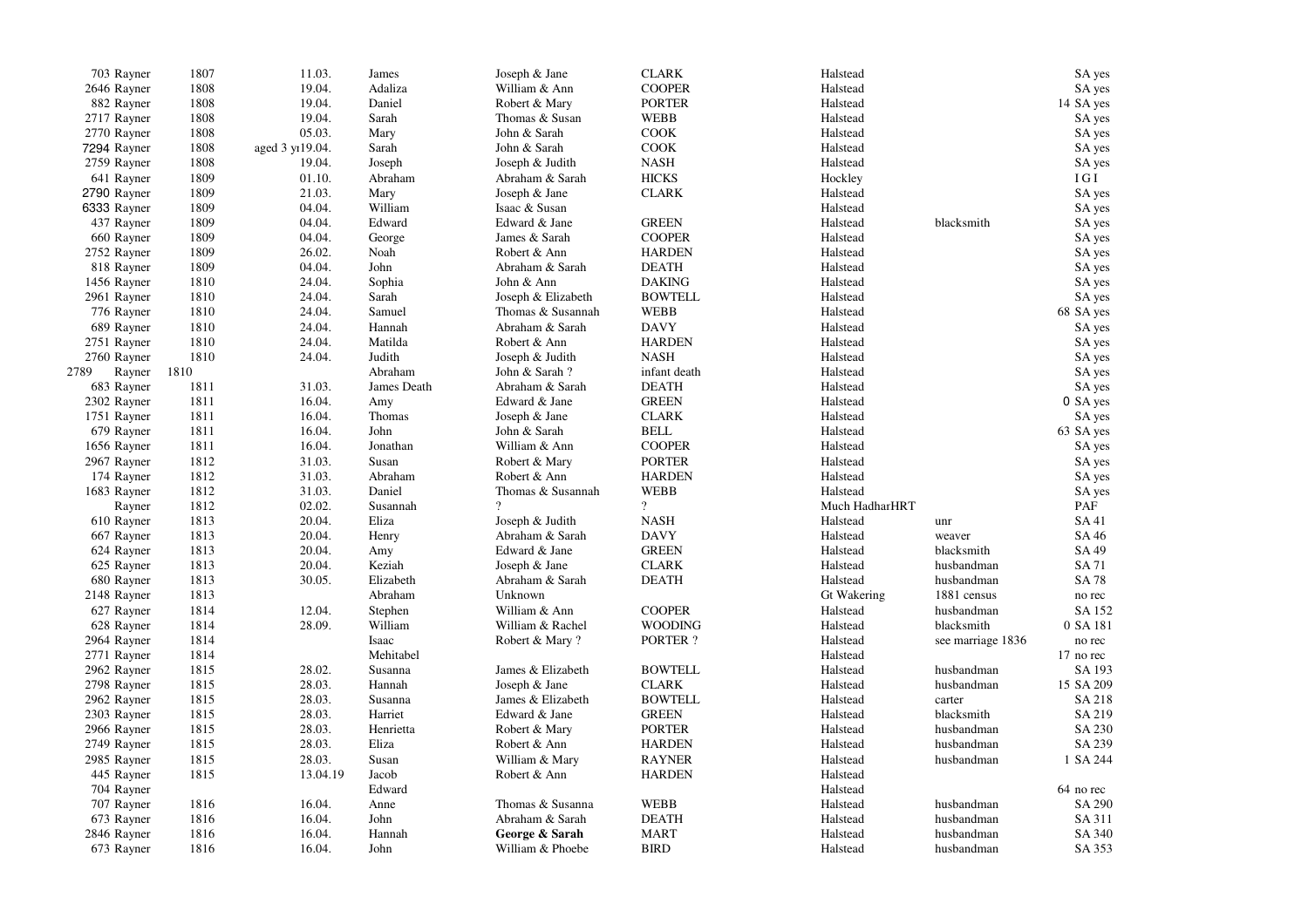| 668 Rayner  | 1816 | 07.08.         | Joshua                   | Abraham & Sarah     | <b>DAVY</b>       | Halstead          | weaver         | SA 371        |
|-------------|------|----------------|--------------------------|---------------------|-------------------|-------------------|----------------|---------------|
| 2847 Rayner | 1817 | 08.04.         | Elizabeth                | Joseph & Jane       | <b>CLARK</b>      | Halstead          | husbandman     | SA 458        |
| 2970 Rayner | 1817 | 22.06.         | Hannah                   | John & Sarah        | <b>COOK</b>       | Halstead          | husbandman     | 4 SA 468      |
| 620 Rayner  | 1817 | 29.12.         | Abraham                  | Abraham & Sarah     | <b>DEATH</b>      | Halstead          | husbandman     | 2 SA 491      |
| 1281 Rayner | 1818 | 24.03.         | George                   | George & Sarah      | <b>MART</b>       | <b>Halstead</b>   | husbandman     | <b>SA 520</b> |
| 3047 Rayner | 1818 | 24.03.         | Rachel                   | William & Phoebe    | <b>BIRD</b>       | Halstead          | husbandman     | SA 537        |
| 432 Rayner  | 1818 | 24.03.         | Robert                   | Robert & Lydia      | <b>BYFORD</b>     | Halstead          | husbandman     | SA 547        |
| 690 Rayner  | 1818 | 24.03.         | Priscilla                | Abraham & Sarah     | <b>DAVY</b>       | Halstead          | weaver         | SA 550        |
| 3048 Rayner | 1818 | 24.03.         | Mary Anne                | William & Mary      | <b>RAYNER</b>     | Halstead          | husbandman     | SA 560        |
| 2971 Rayner | 1819 | 05.02.         | Sarah                    | John & Sarah        | <b>COOK</b>       | Halstead          | husbandman     | SA 608        |
| 621 Rayner  | 1819 | 13.04.         | William                  | Abraham & Sarah     | <b>DEATH</b>      | Halstead          | husbandman     | SA 620        |
| 1130 Rayner | 1819 | 13.04.         | Sarah Anne               | Edward & Jane       | <b>GREEN</b>      | Halstead          | blacksmith     | 0 SA 632      |
| 445 Rayner  | 1819 | 13.04.         | Jacob                    | Robert & Anne       | <b>HARDEN</b>     | Halstead          | husbandman     | SA 681        |
| 2983 Rayner | 1819 | 04.12.         | Mary                     | Robert & Lydia      | <b>BYFORD</b>     | Halstead          | husbandman     | 0 SA 731      |
| 492 Rayner  | 1819 | 23.12.         | Susan Anne               | John & Mary         | <b>GIBBS</b>      | Halstead          | husbandman     | SA 733        |
| 2804 Rayner | 1821 | $\overline{?}$ | Stillingfleet            | $\gamma$            | $\gamma$          | <b>Brancaster</b> | <b>NFK</b>     |               |
| 784 Rayner  | 1820 | 04.04.         | Samuel                   | Benjamin & Rhoda    | <b>HENNINGHAM</b> | Halstead          | husbandman     | SA 794        |
|             | 1820 |                | Jonathan                 |                     | <b>CLARK</b>      |                   |                |               |
| 162 Rayner  |      | 04.04.         |                          | Joseph & Jane       |                   | Halstead          | husbandman     | SA 831        |
| 770 Rayner  | 1821 | 24.04.         | Eliza                    | George & Sarah      | <b>MART</b>       | Halstead          | husbandman     | SA 888        |
| 3049 Rayner | 1821 | 24.04.         | Charlotte                | Isaac & Anne        | <b>MULLINGS</b>   | Halstead          | husbandman     | SA 891        |
| 637 Rayner  | 1821 | 24.04.         | David                    | Abraham & Sarah     | <b>DAVY</b>       | Halstead          | weaver         | SA 933        |
| 173 Rayner  | 1821 | 24.04.         | Henry (b 1819)           | John & Sarah        | <b>COOK</b>       | Halstead          | husbandman     | SA 897        |
| 792 Rayner  | 1821 | 24.04.         | Rebecca                  | Edward & Jane       | <b>GREEN</b>      | Halstead          | blacksmith     | SA 943        |
| 451 Rayner  | 1821 | 24.04.         | Isaac                    | Robert & Anne       | <b>HARDEN</b>     | Halstead          | husbandman     | 54 SA 948     |
| 2981 Rayner | 1821 | 01.12.         | Caroline                 | Robert & Lydia      | <b>BYFORD</b>     | Halstead          | husbandman     | 0 SA 981      |
| 422 Rayner  | 1822 | 23.02.         | William                  | Thomas & Sarah      | <b>FULLER</b>     | Halstead          | husbandman     | SA 1001       |
| 139 Rayner  | 1822 | 18.03.         | Alfred                   | Abraham & Sarah     | <b>WISBEY</b>     | Halstead          | husbandman     | SA 1004       |
| 2972 Rayner | 1822 | 09.04.         | James                    | John & Sarah        | <b>COOK</b>       | Halstead          | husbandman     | SA 1006       |
| 2717 Rayner | 1822 | 09.04.         | James                    | Benjamin & Rhoda    | <b>HENNINGHAM</b> | Halstead          | husbandman     | 3 SA 1028     |
| 492 Rayner  | 1823 | 01.04.         | Susanna                  | John & Mary         | <b>GIBBS</b>      | Halstead          | husbandman     | SA 1148       |
| 881 Rayner  | 1823 | 01.04.         | Maria                    | William & Mary      | <b>KETLEY</b>     | Halstead          | husbandman     | 0 SA 1151     |
| 3100 Rayner | 1823 | 01.04.         | Sarah Ann                | Isaac & Hannah      | no rec            | Halstead          | husbandman     | SA 1172       |
| 2978 Rayner | 1823 | 05.06.         | Hannah                   | Robert & Lydia      | <b>BYFORD</b>     | Halstead          | husbandman     | 1 SA 1199     |
| 676 Rayner  | 1823 | 26.12.         | Elijah                   | Abraham & Sarah     | <b>DEATH</b>      | Halstead          | husbandman     | 0 SA 1218     |
| Rayner      | 1824 | 20.04.         | <b>Charles Frederick</b> | Thomas & Sarah      | <b>FULLER</b>     | Halstead          | husbandman     | SA 1248       |
| Rayner      | 1824 | 20.04.         | Jacob                    | Henrietta           | <b>RAYNER</b>     | Halstead          | single woman   | SA 1289       |
| 623 Rayner  | 1824 | 20.04.         | Henry                    | Abraham & Sarah Ann | <b>WISBEY</b>     | Halstead          | husbandman     | SA 1291       |
| 1689 Rayner | 1824 | 15.11.         | Mary Ann                 | William & Mary      | <b>KETLEY</b>     | Halstead          | husbandman     | SA 1348       |
| 500 Rayner  | 1825 | $\overline{?}$ | Rebecca                  | $\gamma$            | $\overline{?}$    | Earls Colne       | $\overline{?}$ |               |
| 392 Rayner  | 1825 | $\overline{?}$ | Robert                   | Isaac & Hannah?     | no rec            | Halstead          |                |               |
| 2973 Rayner | 1825 | 25.01.         | Alfred                   | John & Sarah        | <b>COOK</b>       | Halstead          | hawker         | 0 SA 1354     |
| 842 Rayner  | 1825 | 06.03.         | William                  | Robert & Lydia      | <b>BYFORD</b>     | Halstead          | husbandman     | SA 1359       |
| 780 Rayner  | 1825 | 05.04.         | Susanna                  | Benjamin & Rhoda    | <b>HENNINGHAM</b> | Halstead          | husbandman     | SA 1376       |
| 1662 Rayner | 1825 | 05.04.         | Frances                  | William & Eliza     | <b>SHARP</b>      | Halstead          | husbandman     | SA 1404       |
| 2811 Rayner | 1826 | 28.03.         | Hannah                   | William & Eliza     | <b>SHARP</b>      | Halstead          | husbandman     | SA 1475       |
| 4236 Rayner | 1826 | 28.03.         | Louisa                   | Samuel & Susannah   | <b>GREEN</b>      | Halstead          | husbandman     | SA 1498       |
| 4247 Rayner | 1826 | 28.03.         | Alfred                   | Thomas & Sarah      | <b>FULLER</b>     | Halstead          | husbandman     | SA 1506       |
| 1891 Rayner | 1826 | 28.03.         | Sarah                    | Joseph & Sarah      | <b>GOODY</b>      | Halstead          | blacksmith     | SA 1545       |
| 474 Rayner  | 1827 | 27.04.         | Alfred                   | Robert & Lydia      | <b>BYFORD</b>     | Halstead          | husbandman     | 30 SA 15      |
| 2041 Rayner | 1827 | 17.04.         | Rhoda                    | Benjamin & Rhoda    | <b>HENNINGHAM</b> | Halstead          | husbandman     | SA 21         |
| 1788 Rayner | 1827 | 17.04.         | Alfred Smith             | John & Sarah        | <b>COOK</b>       | Halstead          | husbandman     | SA 63         |
| 431 Rayner  | 1827 | 21.04.         | Emily                    | Wiliam & Eliza      | <b>SHARP</b>      | Halstead          | husbandman     | SA 106        |
| Rainer      | 1827 |                | Catherine                | Robert & Ann        | <b>UNKNOWN</b>    | Kent?             |                |               |
|             |      |                |                          |                     |                   |                   |                |               |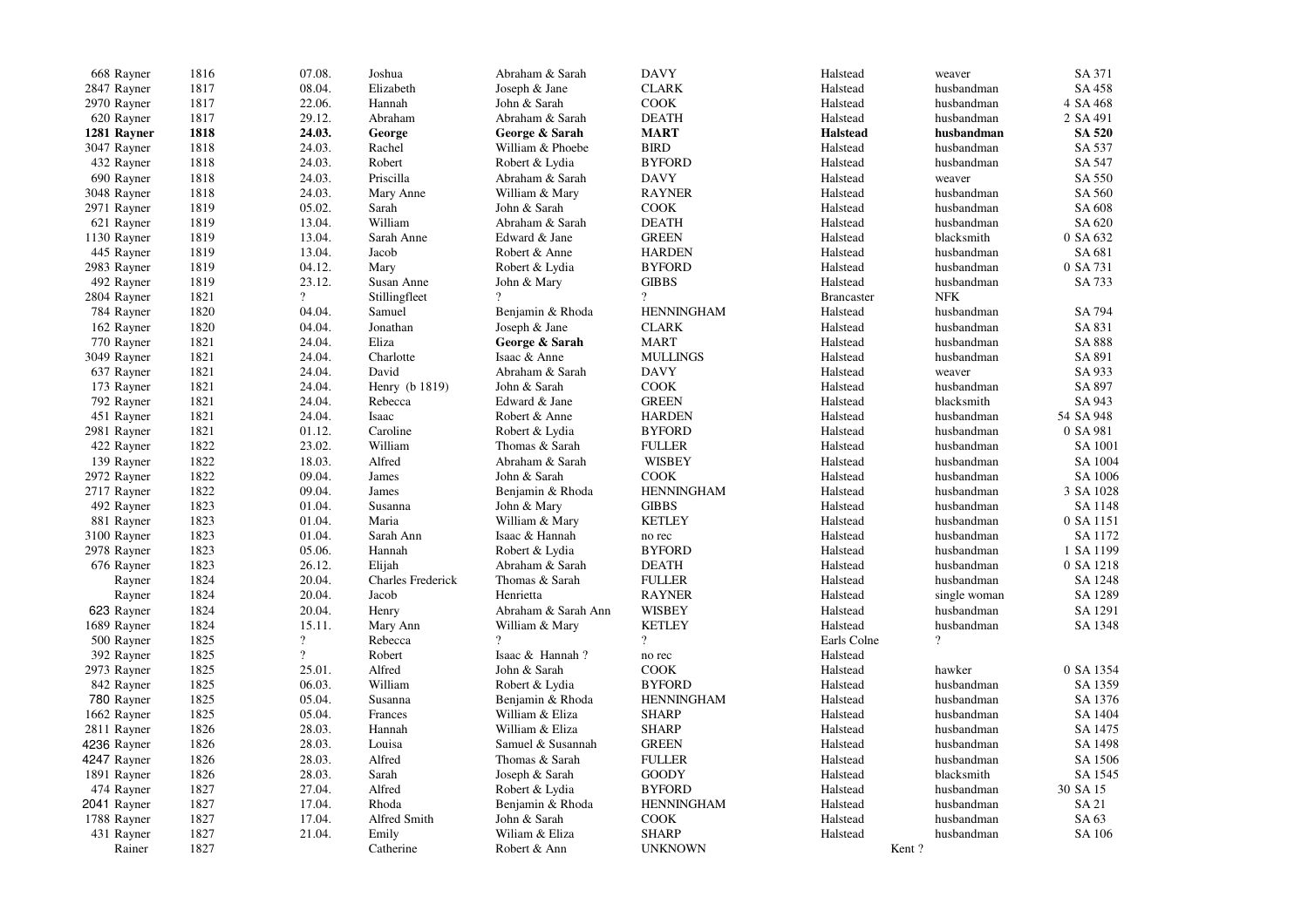| 1609 Rayner | 1828 | 08.04.         | Alfred               | Samuel & Susannah   | <b>GREEN</b>      | Halstead   |      | husbandman  | 5 SA 145                |
|-------------|------|----------------|----------------------|---------------------|-------------------|------------|------|-------------|-------------------------|
| 2977 Rayner | 1828 | 08.04.         | Henry                | Henry & Sarah       | <b>COOPER</b>     | Halstead   |      | husbandman  | 1 SA 146                |
| 2974 Rayner | 1828 | 08.04.         | Sarah                | John & Sarah        | <b>COOK</b>       | Halstead   |      | husbandman  | SA 171                  |
| 2532 Rayner | 1828 | 08.04.         | Sarah Anne           | William & Mary      | <b>KETLEY</b>     | Halstead   |      | husbandman  | SA 179                  |
| 1612 Rayner | 1828 | 08.04.         | John                 | Henry & Sarah       | <b>RAYNER</b>     | Halstead   |      | husbandman  | SA 181                  |
| 784 Rayner  | 1828 | 08.04.         | Maria                | William & Elizabeth | <b>RENTALL</b>    | Halstead   |      | silk weaver | SA 187                  |
| 631 Rayner  | 1828 | 08.04.         | Hannah               | Abraham & Sarah     | <b>WISBEY</b>     | Halstead   |      | husbandman  | SA 201                  |
| 2043 Rayner | 1829 | 21.04.         | Sarah                | Joshua & Susanna    | <b>HARRINGTON</b> | Halstead   |      | husbandman  | SA 290                  |
| 2440 Rayner | 1829 | 21.04.         | Emma                 | Thomas & Sarah      | <b>BOWTELL</b>    | Halstead   |      | husbandman  | SA 297                  |
| 152 Rayner  | 1829 | 21.04.         | Charles              | Henry & Sarah       | <b>COOPER</b>     | Halstead   |      | husbandman  | SA 321                  |
| 369 Rayner  | 1829 | 21.04.         | Isaac                | Isaac & Hannah      | no rec            | Halstead   |      | husbandman  | SA 322                  |
| 782 Rayner  | 1829 | 21.04.         | William              | George & Sarah      | <b>ALSTON</b>     | Halstead   |      | husbandman  | SA 358                  |
|             |      |                |                      |                     |                   |            |      |             |                         |
| 2483 Rayner | 1829 | 21.04.         | Samuel Joseph        | Joseph & Sarah      | <b>GOODY</b>      | Halstead   |      | blacksmith  | SA 362                  |
| 3575 Rayner | 1829 | 21.04.         | Mary Ann             | Ephraim & Sarah     | WEBB              | Halstead   |      | blacksmith  | SA 364                  |
| 2980 Rayner | 1829 | 05.09.         | George               | Robert & Lydia      | <b>BYFORD</b>     | Halstead   |      | husbandman  | 0 SA 397                |
| 653 Rayner  | 1830 | 13.04.         | Henry                | John & Mary         | <b>GIBBS</b>      | Halstead   |      | husbandman  | 50 SA 432               |
| 1744 Rayner | 1830 | 13.04.         | Sarah Anne           | Henry & Sarah       | <b>RAYNER</b>     | Halstead   |      | husbandman  | SA 456                  |
| 1663 Rayner | 1830 | 13.04.         | Matilda              | William & Eliza     | <b>SHARP</b>      | Halstead   |      | husbandman  | SA 474                  |
| 832 Rayner  | 1830 | 13.04.         | William              | William & Elizabeth | <b>RENTALL</b>    | Halstead   |      | weaver      | SA 489                  |
| 866 Rayner  | 1830 | 13.04.         | Alfred Ploughwright  | Edward & Mary       | PLOUGHWRIGHT      | Halstead   |      | weaver      | 24 SA 511               |
| 1752 Rayner | 1830 |                | Abraham              | Abraham & ?         |                   | Halstead   |      |             | no rec                  |
| 2479 Rayner | 1831 | 14.02.         | Ephraim              | Ephraim & Sarah     | <b>WEBB</b>       | Halstead   |      | blacksmith  | 0 SA 549                |
| Rayner      | 1831 | 05.04.         | Mary Ann             | Abraham & Mary Ann  | <b>ABRAHAMS</b>   | Halstead   |      | weaver      | 1 SA 575                |
| Rayner      | 1831 | 05.04.         | Louisa               | Abraham & Sarah     | <b>WISBEY</b>     | Halstead   |      | husbandman  | 1 SA 578                |
| Rayner      | 1831 | 05.04.         | Mary Ann             | Samuel & Hannah     | no rec            | Halstead   |      | husbandman  | SA 607                  |
| 1859 Rayner | 1831 | 05.04.         | Maria                | William & Mary      | <b>KETLEY</b>     | Halstead   |      | husbandman  | SA 608                  |
| Rayner      | 1830 |                | Joshua               |                     |                   | Halstead   |      |             | 5 no rec                |
| Rayner      | 1831 |                | Susannah             | John & Mary         | <b>GIBBS</b>      | Halstead   |      | husbandman  | no rec                  |
| 3008 Rayner | 1831 | 05.04.         | George               | Robert & Lydia      | <b>BYFORD</b>     | Halstead   |      | husbandman  | 28 SA 658               |
| 2805 Rayner | 1831 | 05.04.         | Hannah               | Henry & Sarah       | <b>COOPER</b>     | Halstead   |      | husbandman  | SA 649                  |
| 1535 Rayner | 1831 | 05.04.         | Susanna              | John & Sarah        | <b>RAYNER</b>     | Halstead   |      | husbandman  | SA 631                  |
| Rayner      | 1831 |                | Ann                  |                     |                   | Halstead   |      |             | 2 no rec                |
| 1187 Rayner | 1831 | $\overline{?}$ | Elizabeth            | Jonathan & Sarah    | <b>UNKNOWN</b>    | Halstead   |      |             |                         |
|             | 1831 | $\overline{?}$ | Charles              |                     | <b>COOPER</b>     |            |      |             |                         |
| 152 Rayner  |      |                |                      | Henry & Sarah       |                   | Halstead   |      | weaver      |                         |
| Rayner      | 1831 |                | Robert               | Robert & Ann        | <b>UNKNOWN</b>    | Bilsington | Kent |             |                         |
| 988 Rayner  | 1832 | 24.04.         | <b>Charles Henry</b> | Isaac & Hannah?     | no rec            | Halstead   |      | husbandman  | SA 730                  |
| Rayner      | 1832 | 24.04.         | Sophia               | Abraham & Sarah     | WISBEY ?          | Halstead   |      | husbandman  | <b>SA 727</b>           |
| 460 Rayner  | 1832 | 24.04.         | Sophia               | William & Eliza     | <b>SHARP</b>      | Halstead   |      | husbandman  | SA 710                  |
| Rayner      | 1832 | 24.04.         | George               | George & Eliza      | no rec            | Halstead   |      | husbandman  | <b>SA 774</b>           |
| 473 Rayner  | 1832 | 24.04.         | Mary Ann             | Edward & Mary       | PLOUGHWRIGHT      | Halstead   |      | weaver      | SA 772                  |
| Rayner      | 1832 | 03.04.         | Joseph               | Thomas & Sarah      | <b>FULLER</b>     | Halstead   |      | wagoner     | 20 SA 691               |
| 2806 Rayner | 1832 | see below      | Sarah                | Henry & Sarah       |                   | Halstead   |      |             | 1st child?<br>see below |
| 259 Rayner  | 1833 | $\overline{?}$ | Jonathan             | William             | no rec            | Stisted    |      |             | no rec                  |
| Rainer      | 1833 |                | James                | Robert & Ann        | <b>UNKNOWN</b>    |            | Kent |             |                         |
| 1745 Rayner | 1833 | 09.04.         | George               | Henry & Sarah       | <b>RAYNER</b>     | Halstead   |      | husbandman  | SA 59                   |
| Rayner      | 1833 | 09.04.         | Susanna              | John & Hannah       | no rec            | Halstead   |      | husbandman  | SA 74                   |
| 267 Rayner  | 1833 | 09.04.         | William              | Ephraim & Sarah     | <b>WEBB</b>       | Halstead   |      | blacksmith  | <b>SA 77</b>            |
| Rayner      | 1833 | 09.04.         | William              | Jonathan & Sarah    | no rec            | Halstead   |      | husbandman  | SA 92                   |
| 990 Rayner  | 1833 | 09.04.         | Eliza                | William & Elizabeth | <b>RENTALL</b>    | Halstead   |      | weaver      | SA 96                   |
| 149 Rayner  | 1833 | 09.04.         | Charles              | John & Emma         | no rec            | Halstead   |      | weaver      | SA 117                  |
| 1677 Rayner | 1833 | 02.09.         | Harriet              | William & Eliza     | <b>SHARP</b>      | Halstead   |      | husbandman  | 0 SA 159                |
| Rayner      | 1833 | 23.12.         | Sophia               | Abraham & Mary      | <b>ABRAHAMS</b>   | Halstead   |      | weaver      | 22 SA 174               |
| 6414 Rayner | 1833 |                | James                | Samuel              | <b>GREEN?</b>     | Halstead   |      | farmer      | no rec                  |
|             |      |                |                      |                     |                   |            |      |             |                         |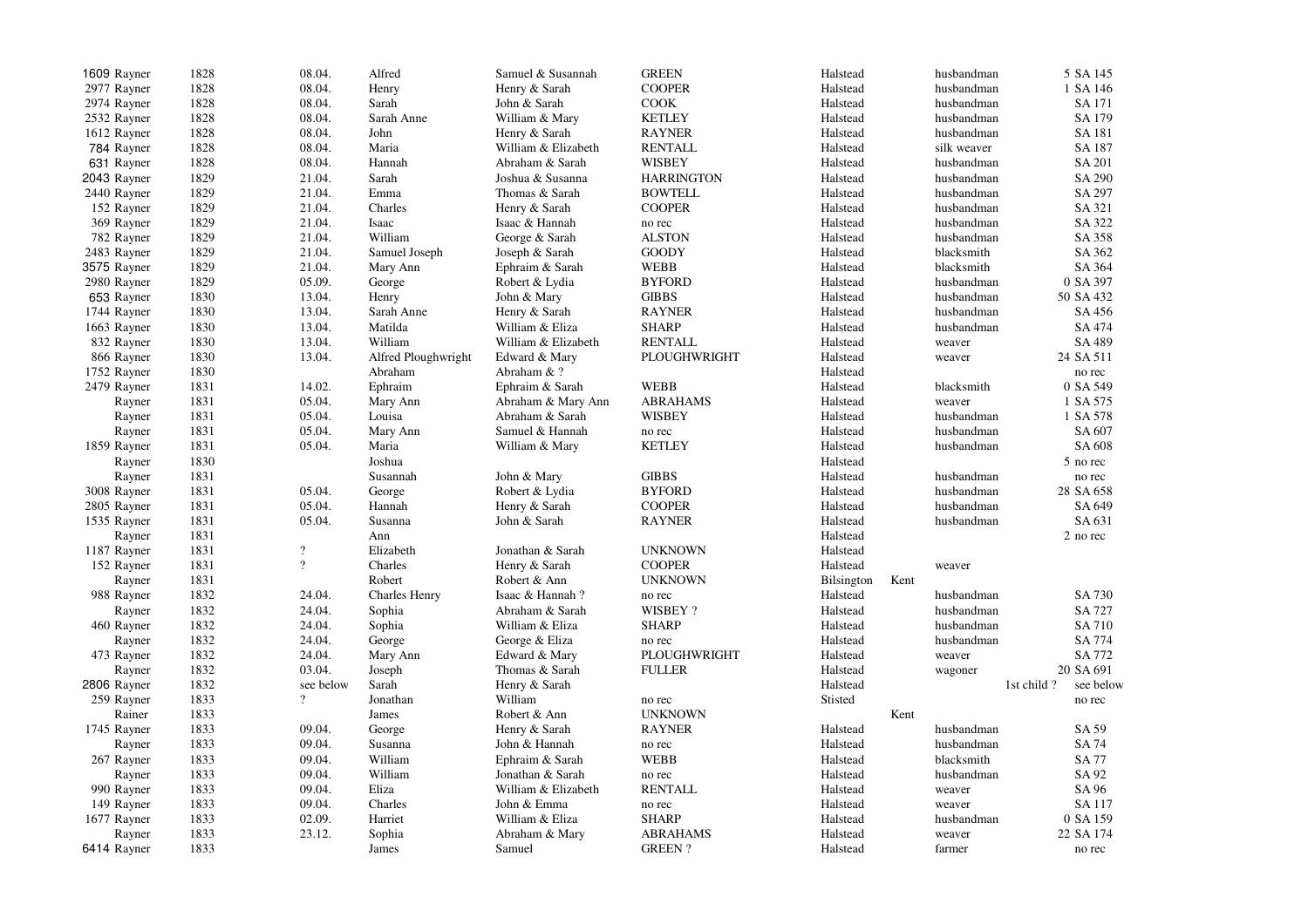| Rayner      | 1833      |        | Joseph          |                         |                   |              | Halstead         |     |                     | no rec        |
|-------------|-----------|--------|-----------------|-------------------------|-------------------|--------------|------------------|-----|---------------------|---------------|
| 1286 Rayner | 1834      | 01.04. | Stephen         | Joshua & Susanna        | <b>HARRINGTON</b> |              | Halstead         |     | husbandman          | SA 180        |
| 367 Rayner  | 1834      | 01.04. | Decimus William | William & Mary          | <b>KETLEY</b>     |              | Halstead         |     | husbandman/lbr      | SA 184        |
| 633 Rayner  | 1834      | 01.04. | Isaac           | Abraham & Sarah         | <b>WISBEY</b>     |              | Halstead         |     | husbandman          | <b>SA 188</b> |
| 438 Rayner  | 1834      | 01.04. | George          | Edward & Mary           | PLOUGHWRIGHT      |              | Halstead         |     | weaver              | SA 203        |
| Rayner      | 1834      | 01.04. | Samuel          | Isaac & Hannah          | no rec            |              | Halstead         |     | husbandman          | SA 205        |
| 2284 Rayner | 1834      | 01.04. | Joshua          | Edward & Alice          | no rec            |              | Halstead         |     | blacksmith          | SA 210        |
| 1871 Rayner | 1834      | 01.04. | Henry           | Robert & Lydia          | <b>BYFORD</b>     |              | Halstead         |     | husbandman          | SA 251        |
| 1186 Rayner | 1834      | 17.08. | John            | Jonathan & Sarah        | <b>UNKNOWN</b>    |              | Halstead         |     | husbandman          | SA 283        |
| Rayner      | 1834      | 08.09. | Jane Ann        | Elizabeth               | <b>RAYNER</b>     |              | Halstead         |     | single woman        | SA 290        |
| Rayner      | 1834      | 26.10. | David           | James Thomas & Laetitia | no rec            |              | Halstead         |     | husbandman          | SA 293        |
| Rayner      | 1834      |        | Sarah           |                         |                   |              | Halstead         |     |                     | 1 no rec      |
| 903 Rayner  | 1835      | 29.03. | Benjamin        | William & Elizabeth     | <b>RENTALL</b>    |              | Halstead         |     | silk weaver         | SA 310        |
| Rayner      | 1835      | 06.04. | Henry           | John & Emma             | no rec            |              | Halstead         |     | silk weaver         | 18 SA 317     |
| 1291 Rayner | 1835      | 21.04. | George          | Samuel & Susanna        | <b>GREEN</b>      |              | Halstead         |     | husbandman          | 36 SA 324     |
| 3005 Rayner | 1835      | 21.04. | Sarah           | Henry & Sarah           | <b>COOPER</b>     |              | Halstead         |     | husbandman          | SA 371        |
| 155 Rayner  | 1835      | 21.04. | Osgood          | William & Eliza         | <b>SHARP</b>      |              | Halstead         |     | husbandman          | SA 394        |
| Rayner      | 1835      | 21.04. | Ann Elizabeth   | Thomas & Sarah          | <b>FULLER</b>     |              | Halstead         |     | carter              | SA 413        |
| Rayner      | 1835      | 21.04. | Eliza           | Edward & Alice          | no rec            |              | Halstead         |     | blacksmith          | SA 414        |
| Rayner      | 1835      | 21.04. | Mary Ann        | Thomas & Mary           | <b>POTTER</b>     |              | Halstead         |     | husbandman          | 44 SA 431     |
|             | 1835      | 07.06. |                 |                         | <b>BETTS</b>      |              |                  |     |                     |               |
| 1633 Rayner |           |        | Alfred George   | Stephen & Mary Ann      |                   |              | Halstead         |     |                     | no rec        |
| 443 Rayner  | 1836      | 21.03. | Sarah           | Thomas & Mary           | <b>POTTER</b>     |              | Halstead         | CAM | husbandman          | SA 480        |
| Rayner      | 1836      | 27.03. | Arthur          | William & Ann           | <b>PURSELL</b>    |              | Harston          |     |                     | no rec        |
| 2203 Rayner | 1836      | 05.04. | Dorcas          | Joseph & Sarah          | <b>GOODY</b>      |              | Halstead         |     | blacksmith          | SA 493        |
| Rayner      | 1836      | 05.04. | Louisa          | Abraham & Sarah         | <b>WISBEY</b>     |              | Halstead         |     | husbandman          | SA 530        |
| 489 Rayner  | 1836      | 05.04. | William         | Henry & Sarah           | <b>RAYNER</b>     |              | Halstead         |     | husbandman          | SA 532        |
| Rayner      | 1836      | 05.04. | Walter Joseph   | Joseph & Hannah         | <b>PORTER</b>     |              | Halstead         |     | silk weaver         | SA 534        |
| 890 Rayner  | 1836      | 05.04. | Henry           | Henry & Sarah           | <b>COOPER</b>     |              | Halstead         |     | husbandman          | SA 567        |
| Rayner      | 1836      | 06.11. | George          | Abraham & Mary          | <b>ABRAHAMS</b>   |              | Halstead         |     | weaver              | 1 SA 608      |
| 657 Rayner  | 1837      | 28.03. | Isaac           | Isaac & Eliza           | <b>BEEDHAM</b>    |              | Halstead         |     | weaver              | SA 624        |
| Rayner      | 1837      | 28.03. | Louisa          | William & Mary          | no rec            |              | Halstead         |     | husbandman          | SA 636        |
| 1003 Rayner | 1837      | 28.03. | Samuel          | Daniel & Sarah          | no rec            |              | Halstead         |     | husbandman explore! | SA 649        |
| Rayner      | 1837      | 28.03. | Susan           | Daniel & Sarah          | no rec            |              | Halstead         |     | husbandman          | SA 650        |
| 1812 Rayner | 1837      | 28.03. | Eliza Harriet   | Epraim & Sarah          | <b>WEBB</b>       |              | Halstead         |     | blacksmith          | SA 655        |
| Rayner      | 1837      | 28.03. | Sarah Ann       | Thomas & Mary           | <b>POTTER</b>     |              | Halstead         |     | husbandman          | SA 668        |
| 1668 Rayner | 1837      | 02.07. | Eliza           | Isaac & Eliza           | <b>BEEDHAM</b>    |              | Halstead         |     | weaver              | SA 729        |
| 1792 Rayner | 1837      | 06.08. | Sarah           | Jonathan & Sarah        | no rec            |              | Halstead         |     | husbandman          | SA 735        |
| 3062 Rayner | 1837      | 06.08. | George          | Stephen & Mary Ann      | <b>BETTS</b>      |              | Halstead         |     | husbandman          | SA 736        |
| Rayner      | 1837      |        | Alfred          |                         |                   | Mt Pleasant? | Halstead         |     |                     | 30 no rec     |
| 1772 Rayner | 1837      |        | James           | Edward & Alice          | no rec            |              | Halstead         |     | blacksmith          |               |
| Rayner      | 1837 Sep. |        | James           |                         |                   |              | Halstead         |     |                     | 01/12/1977    |
| Rayner      | 1837 Dec. |        | Claire Sophia   |                         |                   |              | Chelmsford       |     |                     | 01/12/1930    |
| Rayner      | 1837 Dec. |        | David           |                         |                   |              | Hoxne            |     |                     | 13/324        |
| Rayner      | 1837 Dec. |        | Ellen           |                         | <b>SHARP?</b>     |              | Halstead         |     |                     | 01/12/1973    |
| Rayner      | 1838 Mar. |        | Elizabeth       |                         |                   |              | Rochford         |     |                     | 12/185        |
| Rayner      | 1838 Mar. |        | George          |                         |                   |              | Forehoe          |     |                     | 13/130        |
| Rayner      | 1838 Mar. |        | Frederick James |                         |                   |              | Halstead         |     |                     | 12/203        |
| Rayner      | 1838 Mar. |        | John            |                         |                   |              | Sudbury          |     |                     | 12/421        |
| Rayner      | 1838 Mar. |        | John            |                         |                   |              | Mildenhall       |     |                     | 13/399        |
| Rayner      | 1838 Mar. |        | Mary            |                         |                   |              | Hoxne            |     |                     | 13/389        |
| Rayner      | 1838 Mar. |        | Solomon         |                         |                   |              | Hoxne            |     |                     | 13/395        |
| Rayner      | 1838 Mar. |        | Thomas          |                         |                   |              | Otley            |     |                     | 23/436        |
| Rayner      | 1838 Jun. |        | Ann             |                         |                   |              | <b>Braintree</b> |     |                     | 12/124        |
|             |           |        |                 |                         |                   |              |                  |     |                     |               |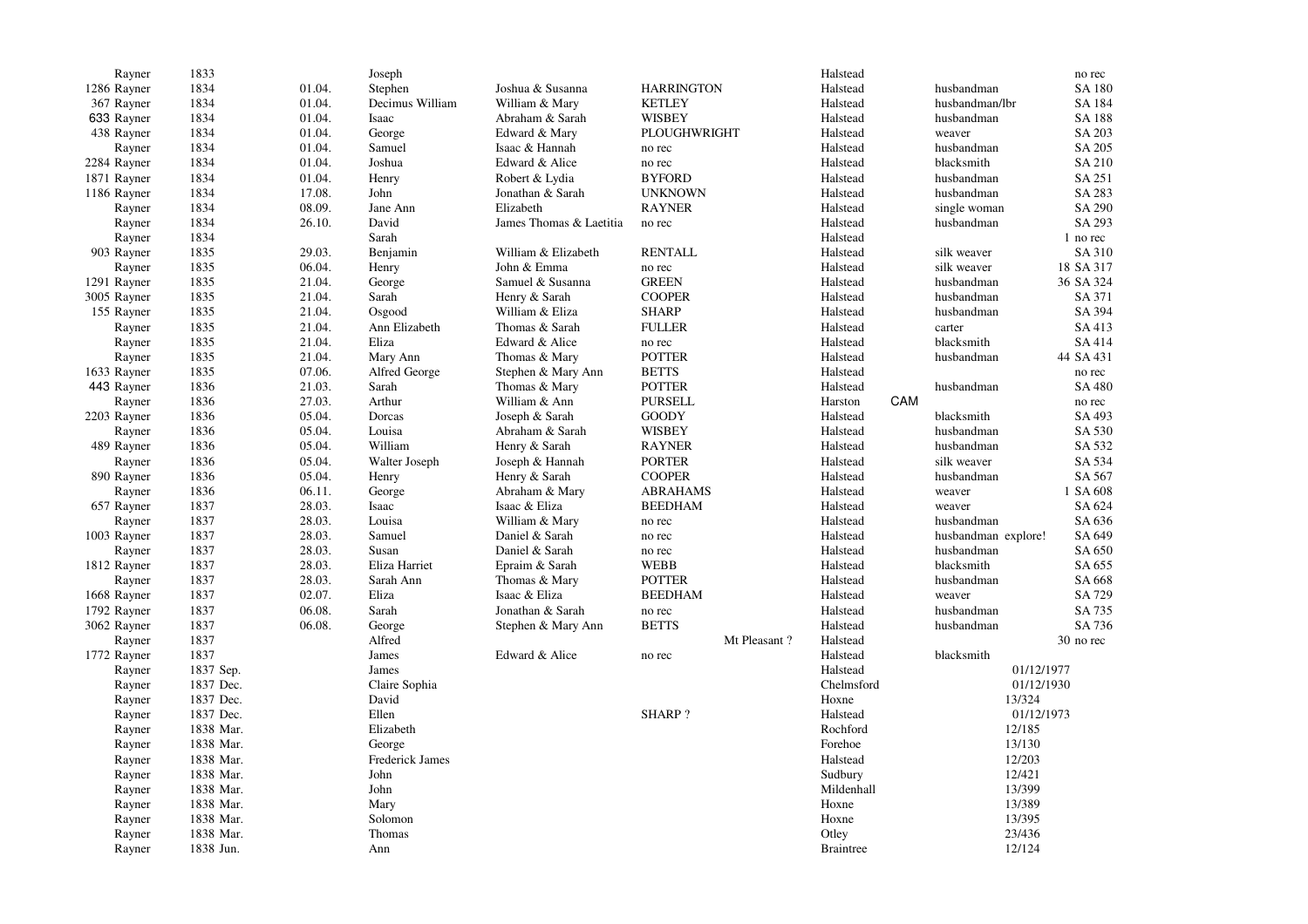| Rayner      | 1838      |        | Eliza                  |                        |                           | Halstead         |                   |            | 24        |
|-------------|-----------|--------|------------------------|------------------------|---------------------------|------------------|-------------------|------------|-----------|
| 1664 Rayner | 1838      | 17.04. | Eleanor                | William & Eliza        | <b>SHARP?</b>             | Halstead         | husbandman        |            | SA 773    |
| Rayner      | 1838      | 17.04. | Sarah                  | Abraham & Mary         | <b>ABRAHAMS</b>           | Halstead         | weaver            |            | SA 762    |
| Rayner      | 1838 Jun. | 17.04. | Emma                   | Samuel & Susanna       | <b>GREEN</b>              | Halstead         | husbandman 12/197 |            | SA 812    |
| 1739 Rayner | 1838 Jun. |        | Susanna                | John & Sarah           | <b>RAYNER?</b>            | Halstead         | husbandman        |            | SA 815    |
| Rayner      | 1838 Jun. |        | Ann                    | Thomas & Jane          | <b>COATS</b>              | Halstead         | husbandman        |            | SA 816    |
| Rayner      | 1838 Jun. |        | Ann                    |                        |                           | <b>Braintree</b> |                   | 12/124     |           |
| 1264 Rayner | 1838 Jun. |        | Frederick James        | Joseph & Hannah        | <b>PORTER</b>             | Halstead         | silk weaver       |            | SA 817    |
| Rayner      | 1838 Jun. |        | Charles                |                        |                           | <b>Braintree</b> |                   | 12/125     |           |
| Rayner      | 1838 Jun. |        | Charles John           |                        |                           | <b>Braintree</b> |                   | 12/122     |           |
| Rayner      | 1838 Jun. |        | Emma                   |                        |                           | Halstead         |                   | 01/12/1997 |           |
| Rayner      | 1838 Jun. |        | Hannah                 |                        |                           | Otley            |                   | 23/465     |           |
| Rayner      | 1838 Jun. |        | Matilda                |                        |                           | Hoxne            |                   | 13/439     |           |
|             |           |        | Sarah                  |                        |                           |                  |                   |            |           |
| Rayner      | 1838 Jun. |        |                        |                        |                           | Halstead         |                   | 12/101     |           |
| Rayner      | 1838 Jun. |        | Theophilus             |                        |                           | Halstead         |                   | 12/102     |           |
| 144 Rayner  | 1838 ?    |        | Joshua                 | Jonathan               |                           | Halstead         |                   |            |           |
| Rayner      | 1838 Sep. |        | <b>Betsy</b>           |                        |                           | Halstead         |                   | 12/197     |           |
| Rayner      | 1838 Sep. |        | Eliza                  |                        |                           | Sudbury          |                   | 12/399     |           |
| Rayner      | 1838 Sep. |        | Elkanah                | Joseph & Sarah         | <b>GOODY</b>              | <b>Braintree</b> | silk weaver       | 12/120     |           |
| Rayner      | 1838 Sep. |        | John                   |                        |                           | Sudbury          |                   | 12/289     |           |
| Rayner      | 1838 Sep. |        | John                   |                        |                           | Cosford          |                   | 12/299     |           |
| Rayner      | 1838 Sep. |        | Joseph                 |                        |                           | Lexden           |                   | 12/214     |           |
| Rayner      | 1838 Sep. |        | Sarah                  |                        |                           | Halstead         |                   | 12/196     |           |
| Rayner      | 1838 Sep. |        | Thomas                 |                        |                           | <b>Braintree</b> |                   | 12/02/2001 |           |
| 166 Rayner  | 1838 Dec. | 26.10. | David                  | George & Sarah         | <b>ALSTON?</b><br>Mt Hill | Halstead         |                   | 12/195     | HT66      |
| Rayner      | 1838 Dec. |        | Anne                   |                        |                           | Chelmsford       |                   | 01/12/1932 |           |
| Rayner      | 1838 Dec. |        | Cave                   |                        |                           | Ely              |                   | 14/64      |           |
| Rayner      | 1838 Dec. |        | Charlotte              |                        |                           | <b>Blything</b>  |                   | 13/334     |           |
| 1615 Rayner | 1838 Dec. |        | Eliza Ann              |                        |                           | Halstead         |                   | 12/191     |           |
| Rayner      | 1838 Dec. |        | Elizabeth Alice        |                        |                           | Ely              |                   | 14/57      |           |
| Rayner      | 1838 Dec. |        | George                 |                        |                           | Halstead         |                   | 12/191     |           |
| Rayner      | 1838 Dec. |        | George                 |                        |                           | Halstead         |                   | 12/192     |           |
| Rayner      | 1838 Dec. |        | George                 |                        |                           | Halstead         |                   | 12/196     |           |
| Rayner      | 1838 Dec. |        | James                  |                        |                           | Huntingdon       |                   | 14/165     |           |
| Rayner      | 1838 Dec. |        | <b>Robert Brassett</b> |                        |                           | Ely              |                   | 14/66      |           |
| Rayner      | 1838 Dec. |        | Susanna                |                        |                           | Sudbury          |                   | 14/367     |           |
| Rayner      | 1838 Dec. |        | William                |                        |                           | Halstead         |                   | 12/193     |           |
| 1485 Rayner | 1839 Mar. |        | Robert                 | Jonathan & Sarah       | <b>UNKNOWN</b>            | Halstead         |                   | 12/197     |           |
| 530 Rayner  | 1839 ?    |        | William                | Joshua ? & Susannah    | <b>HARRINGTON?</b>        | Halstead         |                   |            |           |
| 496 Rayner  | 1838 ?    |        | Emma                   | Abraham & Sarah Ann    | <b>WISBEY</b>             | Halstead         |                   |            |           |
| 238 Rayner  | 1839      |        | Elkanah                | Joseph & Sarah         | <b>GOODY</b>              | Halstead         | silk weaver       |            | Bocking   |
| 1670 Rayner | 1839      | 10.03. | George                 | Stephen & Mary Ann     | <b>BETTS</b>              | Halstead         | labourer          | 12/81 ?    | SA 854    |
| 1615 Rayner | 1839      | 02.04. | Elizabeth              | Henry & Sarah          | <b>RAYNER</b>             | Halstead         | labourer          |            | SA 878    |
| Rayner      | 1839      | 02.04. | Elizabeth              | Joshua & Susanna       | <b>HARRINGTON</b>         | Halstead         | labourer          |            | 12 SA 904 |
| 133 Rayner  | 1839 Mar. | 02.04. | Charles                | Ephraim & Sarah        | <b>WEBB</b>               | Halstead         | blacksmith        | 12/198     | SA 907    |
| Rayner      | 1839 Mar. |        | Ellen                  |                        |                           | Hoxne            |                   | 13/412     |           |
| Rayner      | 1839 Mar. |        | Susan                  |                        |                           | Rochford         |                   | 12/276     |           |
| Rayner      | 1839 Mar. |        | Thomas William         |                        |                           | Cambridge        |                   | 14/18      |           |
| Rayner      | 1839 Mar. |        | William                |                        |                           | Newmarket        |                   | 14/110     |           |
| Raynor      | 1839 Mar. |        | Eliza                  |                        |                           | Sudbury          |                   | 12/413     |           |
|             |           |        | Allen                  |                        |                           | Saffron W        |                   | 12/234     |           |
| Rayner      | 1839 Jun. |        |                        |                        |                           |                  |                   |            |           |
| Rayner      | 1839 Jun. |        | David Osbert           |                        |                           | W Ham            |                   | 12/275     |           |
| 5088 Rayner | 1839 Jun. |        | Eliza                  | Samuel Felton & Mary A | $\gamma$                  | Maldon           |                   | 12/143     |           |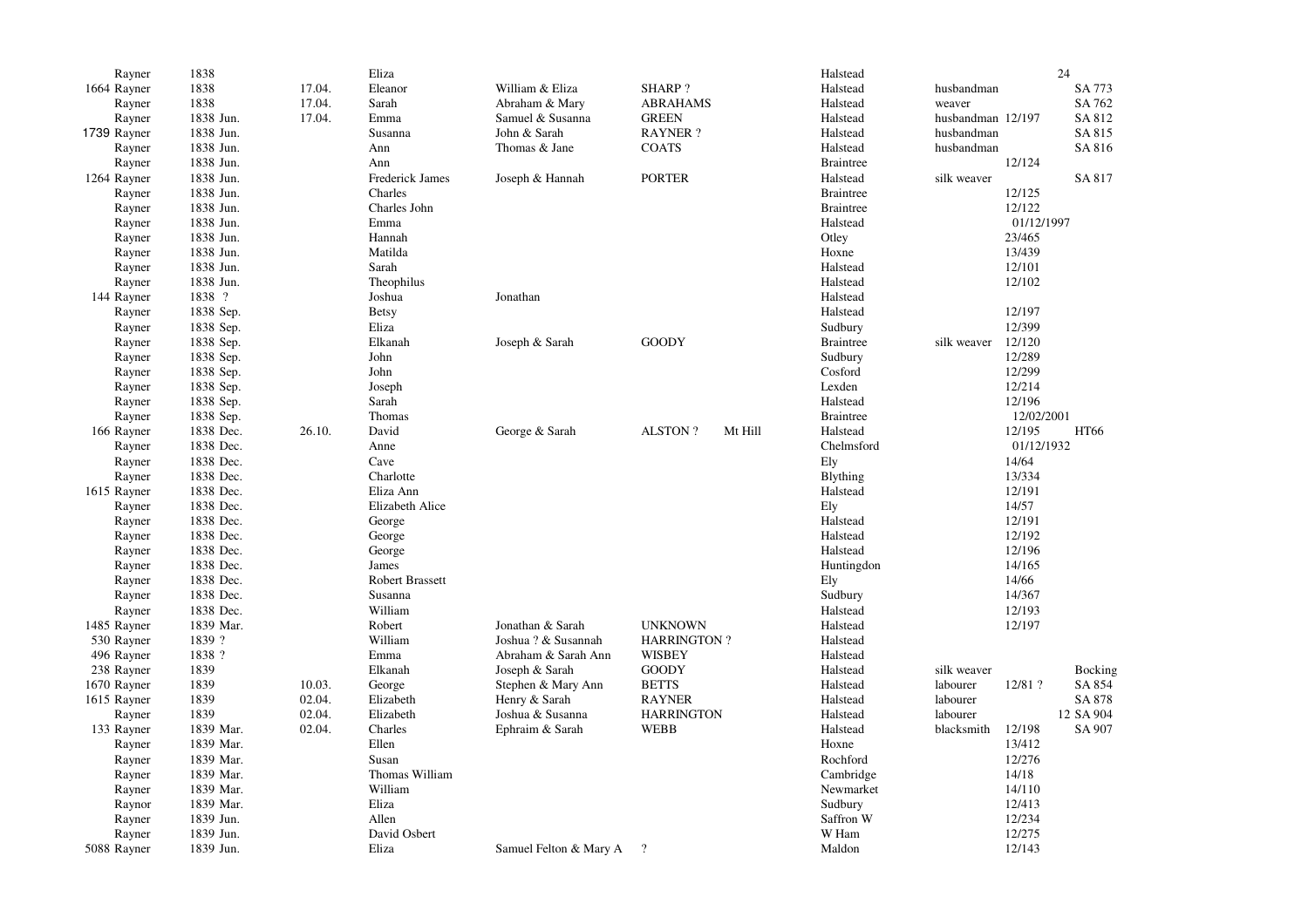| Rayner      | 1839 Jun. |        | Henry            |                     |                | Halstead         |                   | 12/215     |        |
|-------------|-----------|--------|------------------|---------------------|----------------|------------------|-------------------|------------|--------|
| Rayner      | 1839 Jun. |        | Henry            |                     |                | Halstead         |                   | 12/112     |        |
| Rayner      | 1839 Jun. |        | William          |                     |                | Cambridge        |                   | 14/103     |        |
| Rayner      | 1839 Jun. |        |                  |                     |                |                  |                   |            |        |
| Rayner      | 1839 Jun. |        |                  |                     |                |                  |                   |            |        |
| Rayner      | 1839 Jun. |        |                  |                     |                |                  |                   |            |        |
| Rayner      | 1839      | 02.04. | Alfred           | Charles & Elizabeth | no rec         | Halstead         | labourer          |            | SA 908 |
| 6133 Rayner | 1839 Jun. | 21.12. | Susannah         | William & Mary      | no rec         | Halstead         | carter            | 12/109     | SA 943 |
| Rayner      | 1839 Jun. |        | Ellen            | William &           | no rec         | Halstead         | labourer          | 12/106     |        |
| Rayner      | 1839 Sep. |        | Abraham          |                     |                | Halstead         |                   | 12/107     |        |
| Rayner      | 1839 Sep. |        | David            |                     |                | <b>Braintree</b> |                   | 12/116     |        |
| Rayner      | 1839 Sep. |        | David            |                     |                | Wangford         |                   | 13/452     |        |
| Rayner      | 1839 Sep. |        | Emma             |                     |                | Halstead         |                   | 12/116     |        |
| Rayner      | 1839 Sep. |        | James            |                     |                | Rochford         |                   | 12/189     |        |
| Rayner      | 1839 Sep. |        | Mary             |                     |                | Ely              |                   | 14/63      |        |
| Rayner      | 1839 Sep. |        | Reamalia         |                     |                | Rochford         |                   | 12/182     |        |
| 7288 Rayner | 1839 Sep. |        | Sarah            |                     |                | Halstead         |                   | 12/103     |        |
|             |           |        | Eliza            |                     |                |                  |                   | 12/270     |        |
| Rayner      | 1839 Dec. |        |                  |                     |                | Witham           |                   |            |        |
| Rayner      | 1839 Dec. |        | Emily            |                     |                | <b>Braintree</b> |                   | 12/17      |        |
| Rayner      | 1839 Dec. |        | Joseph           |                     |                | Dunmow           |                   | 12/172     |        |
| Rayner      | 1839 Dec. |        | William          |                     |                | <b>Braintree</b> |                   | 12/113     |        |
| Rayner      | 1839 Dec. |        | (male)           |                     |                | Halstead         |                   | 12/194     |        |
| Rayner      | 1839 Dec. |        | (male)           |                     |                | Halstead         |                   | 12/194     |        |
| Rainer      | 1839      |        | George           | Robert & Ann        | <b>UNKNOWN</b> | Kent?            |                   |            |        |
| Rainer      | 1839      |        | Hannah           | Robert & Ann        | <b>UNKNOWN</b> | Kent?            |                   |            |        |
| Rayner      | 1840 Mar. |        | Amy              |                     |                | Hoxne            |                   | 13/441 ?   |        |
| Rayner      | 1840 Mar. |        | Mary Ann         | Abraham & Sarah Ann | <b>WISBEY</b>  | Halstead         | Hedingham L12/103 |            |        |
| Rayner      | 1840 Jun. |        | xxxx Ann         |                     |                | Rochford         |                   | 12/192     |        |
| Rayner      | 1840 Jun. |        | Eliza            |                     |                | Sudbury?         |                   | 12/171     |        |
| Rayner      | 1840 Jun. |        | Elizabeth        |                     |                | Halstead         |                   | 12/103     |        |
| Rayner      | 1840 Jun. |        | Emma             |                     |                | <b>Braintree</b> |                   | 12/110     |        |
| Rayner      | 1840 Jun. |        | James            |                     |                | Halstead         |                   | 12/105     |        |
| Rayner      | 1840 Jun. |        | Sarah Ann        |                     |                | <b>Braintree</b> |                   | 12/12/2001 |        |
| 1738 Rayner | 1840 Jun. |        | Susannah         |                     |                | Halstead         |                   | 12/10/2001 |        |
| 1367 Rayner | 1840 Jun. |        | Thomas           | Thomas & Mary       | <b>POTTER</b>  | Halstead         |                   | 12/107     |        |
| Rayner      | 1840 Jun. |        | William          |                     |                | Dunmow           |                   | 12/171     |        |
| Rayner      | 1840 Jun. |        | William          |                     |                | <b>Braintree</b> |                   | 12/11/2001 |        |
| 175 Rayner  | 1840 Sep. |        | Abraham          |                     |                | Sudbury          |                   | 12/398     |        |
| 276 Rayner  | 1840 Sep. |        | Arthur George    |                     |                | Chelmsford       |                   | 12/138     |        |
| Rayner      | 1840 Sep. |        | Benjamin         |                     |                | Ely              |                   | 14/33      |        |
| Rayner      | 1840 Sep. |        | Eliza            |                     |                | Halstead         |                   | 12/103     |        |
| Rayner      | 1840 Sep. |        | Eliza            |                     |                | Hoxne            |                   | 13/402     |        |
| Rayner      | 1840 Sep. |        | Ellen Selena     |                     |                | <b>Blything</b>  |                   | 13/339     |        |
| Rayner      | 1840 Sep. |        | (Samuel) Ichabod | Joseph & Sarah      | <b>GOODY</b>   | <b>Braintree</b> |                   | 12/118     |        |
| Rayner      | 1840 Sep. |        | Robert           |                     |                | Ely              |                   | 14/62      |        |
| Rayner      | 1840 Sep. |        | Robert           |                     |                | Holbeach         |                   | 14/385     |        |
| Rayner      | 1840 Sep. |        | Samuel           |                     |                | Halstead         |                   | 12/206     |        |
| Rayner      | 1840 Sep. |        | Thomas           |                     |                | Holbeach         |                   | 14/383     |        |
| Rayner      | 1840 Dec. |        | Abraham          |                     |                | Ongar            |                   | 12/151     |        |
| Rayner      | 1840 Dec. |        | Edward           |                     |                | Chelmsford       |                   | 12/131     |        |
| Rayner      | 1840 Dec. |        | George           |                     |                | Rochford         |                   | 12/171     |        |
| 1568 Rayner | 1840 Dec. |        | George           |                     |                | Halstead         |                   | 12/191     |        |
| Rayner      | 1840 Dec. |        | John             |                     |                | <b>Braintree</b> |                   | 12/114     |        |
|             |           |        |                  |                     |                |                  |                   |            |        |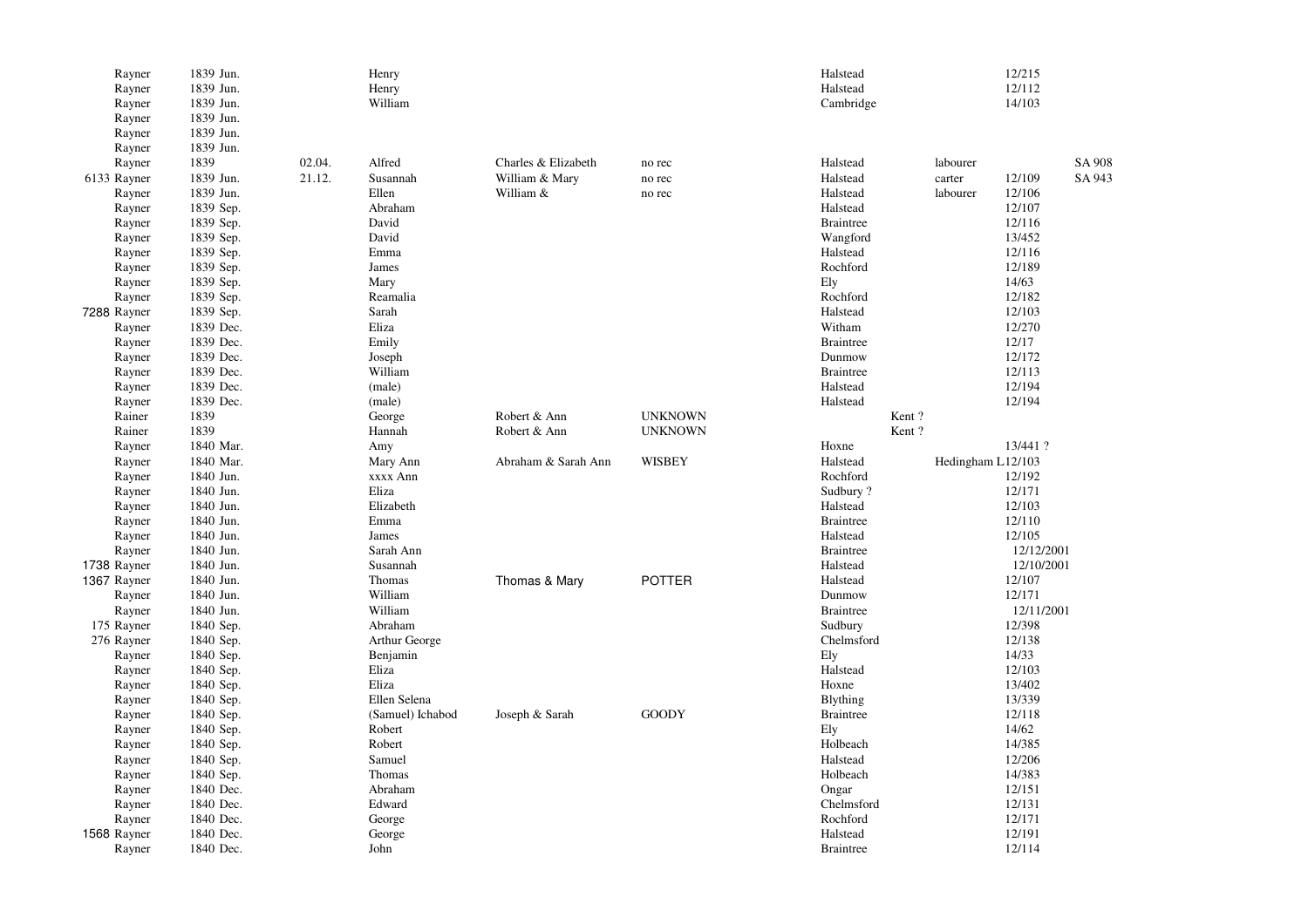| Rayner      | 1840 Dec.        |                             | Pamula                                   |                          |                 | Halstead             |                       | 01/12/1992 |           |
|-------------|------------------|-----------------------------|------------------------------------------|--------------------------|-----------------|----------------------|-----------------------|------------|-----------|
| Rayner      | 1840 Dec.        |                             | Sophia                                   |                          |                 | Halstead             |                       | 12/196     |           |
| Rayner      | 1840 Dec.        |                             | Thomas                                   |                          |                 | Cambridge            |                       | 14/03/2001 |           |
| 6038 Rayner | 1840 Dec.        |                             | Thomas Cheveley                          | Thomas & Margaret        | <b>CHEVELEY</b> | Halstead             |                       | 12/100     |           |
| Rayner      | 1840 Dec.        |                             | Emma                                     | Jacob & Sarah            | <b>BRUNNEN</b>  | Halstead             |                       | 12/191     |           |
| 5612 Rayner |                  | 1840 Mar. recheck NF        | Mary Ann                                 | Abraham & Sarah Anne     | WISBEY          | Halstead             | labourer              | 12/103     |           |
| Rayner      | 1841 Mar.        |                             | Emily                                    |                          |                 | Newmarket            |                       | 14/116     |           |
| Rayner      | 1841 Mar.        |                             | Jackson                                  |                          |                 | Ely                  |                       | 14/76      |           |
| Rayner      | 1841 Mar.        |                             | Robert Ransom                            |                          |                 | Wisbeach             |                       | 14/165     |           |
| 462 Rayner  | 1841 ?           |                             | Elizabeth                                | John & Elizabeth         | <b>RODGERS</b>  | Halstead             |                       |            |           |
| Rayner      | 1841             | 26.03.                      | Sophia                                   | Joseph & Hannah          | no rec          | Halstead             | weaver                |            | SA 1036   |
|             | 1841 Mar.        |                             | John                                     |                          | <b>CHAPLIN</b>  | Halstead             |                       | 12/112     |           |
| 5663 Rayner |                  |                             |                                          | Daniel & Mary Ann        |                 |                      |                       |            |           |
| Rayner      | 1841 Mar.        |                             | Joseph                                   |                          |                 | Otley                |                       | 13/469     |           |
| Rayner      | 1841 Mar.        |                             | Sarah                                    |                          |                 | Romford              |                       | 12/219     |           |
| Rayner      | 1841 Mar.        |                             | (male)                                   |                          |                 | Witham               |                       | 12/320     |           |
| Rayner      | 1841 Jun.        |                             | Charles                                  | Samuel Felton & Mary A ? |                 | Maldon               |                       | 12/109     |           |
| Rayner      | 1841 Jun.        |                             | James                                    |                          |                 | Halstead             |                       | 12/107     |           |
| Rayner      | 1841 Jun.        |                             | Sarah                                    |                          |                 | Halstead             |                       | 12/105     |           |
| Rayner      | 1841 Jun.        |                             | Catherine Sarah                          |                          |                 | Cambridge            |                       | 14/14      |           |
| Rayner      | 1841 Jun.        |                             | William                                  |                          |                 | Romford              |                       | 12/154 ?   |           |
| Rayner      | 1841 Jun.        |                             | George                                   |                          |                 | Docking              |                       | 13/61      |           |
| Rayner      | 1841 Jun.        |                             | Anne                                     |                          |                 | Halstead             |                       | 12/103?    |           |
| Rayner      | 1841 Sep.        |                             | Joseph                                   |                          |                 | Halstead             |                       | 12/101     |           |
| 2958 Rayner | 1841 Sep.        |                             | William Castelfranc                      | William & Mary Laetitia  | <b>CHEVELEY</b> | <b>Braintree</b>     |                       | 01/12/1915 |           |
| 1616 Rayner | 1841 Dec.        |                             | Alfred                                   | Henry & Sarah            | <b>RAYNER</b>   | Halstead             |                       | 12/198     | see below |
| Rayner      | 1841 Dec.        |                             | Charles                                  |                          |                 | Rochford             |                       | 12/179     |           |
| Rayner      | 1841 Dec.        |                             | Flower                                   |                          |                 | Ely                  |                       | 14/61      |           |
| Rayner      | 1841 Dec.        |                             | George                                   |                          |                 | Hoxne                |                       | 13/41      |           |
| Rayner      | 1841 Dec.        |                             | Sarah                                    |                          |                 | Halstead             |                       | 12/199     |           |
| Rayner      | 1841 Dec.        |                             | Walter James Ketley                      |                          |                 | Sudbury              |                       | 12/400     |           |
| Rayner      | 1841 Dec.        |                             | male (Horace Norton ?) William & Louise? |                          |                 | Halstead             |                       |            |           |
| Rayner      | 1841 Dec.        |                             | William                                  |                          |                 | Mildenhall           |                       | 13/423     |           |
| Rayner      | 1841 Dec.        |                             | (male)                                   |                          |                 | Halstead             |                       | 12/193     |           |
| Raynor      | 1841 Dec.        |                             | George                                   |                          |                 | Luton                |                       | 11/190     |           |
| Rayner      | 1841             | 29.12.                      | Mary                                     | Thomas & Mary            | <b>POTTER</b>   | Halstead             | labourer              |            | SA 1098   |
| Rayner      | 1841 ?           |                             | Thomas                                   | Thomas & Mary            | <b>KETLEY</b>   | Halstead             |                       |            |           |
| Rayner      | 1842 Mar.        |                             | <b>Adolphus Charles</b>                  |                          |                 | <b>Bethnal Green</b> |                       | $10/41$ ?  |           |
| Rayner      | 1842 Mar.        |                             | Caroline                                 |                          |                 | W Ham                |                       | 12/205?    |           |
|             | 1842 Mar.        |                             | <b>Charles Frost</b>                     |                          |                 | Bury St E            |                       | 13/406     |           |
| Rayner      | 1842 Mar.        |                             | Eliza                                    |                          |                 | Dunmow               |                       | 12/191     |           |
| Rayner      |                  |                             |                                          |                          |                 |                      |                       |            |           |
| Rayner      | 1842 Mar.        |                             | Eliza                                    |                          |                 | Halstead             |                       | 12/118     |           |
| Rayner      | 1842 Mar.        |                             | Elizabeth                                |                          |                 | <b>Braintree</b>     |                       | 12/117     |           |
| 1307 Rayner |                  | 1841 Mar. 29.12.4130.08.43. | George                                   | Isaac & Eliza            | <b>BEEDHAM</b>  | Halstead             | silk weaver           | 12/117     | SA 1344   |
| Rayner      | 1842 Mar.        |                             | Henry                                    |                          |                 | Hoxne                |                       | 13/435     |           |
| 1706 Rayner | 1842 Mar.        |                             | Horace Norton                            |                          |                 | Halstead             |                       | 12/119     |           |
| 178 Rayner  | 1842 Mar.        |                             | Richard                                  |                          |                 | Halstead             |                       | 12/109     |           |
| Rayner      | 1842 Mar.        |                             | Richard                                  |                          |                 | Halstead             |                       | 12/115     |           |
| Rayner      | 1842 Mar.        |                             | Sarah                                    |                          |                 | <b>Braintree</b>     |                       | 12/123     |           |
| Rayner      | 1842 Mar.        |                             | Sarah Ann                                |                          |                 | Otley                |                       | 13/169     |           |
| Rayner      | 1842 Jun.        |                             | John Henry                               |                          |                 | Lambeth              |                       | 4/202      |           |
| Rayner      | 1842 Mar. 23.04. | 17.03.1844                  | Susannah                                 | Jonathan & Ann           | <b>HUME</b>     | Halstead             | doc's porter ? 12/117 |            | SA 1406   |
| Rayner      | 1842 Mar.        | 25.03.                      | George Frederick                         | William & Elizabeth      | <b>BUTCHER</b>  | Halstead             | shoemaker             | 12/123     | SA 1142   |
| Rayner      | 1842             | 25.03.                      | Anne                                     | Epraim & Sarah           | <b>WEBB</b>     | Halstead             | blacksmith            |            | SA 1144   |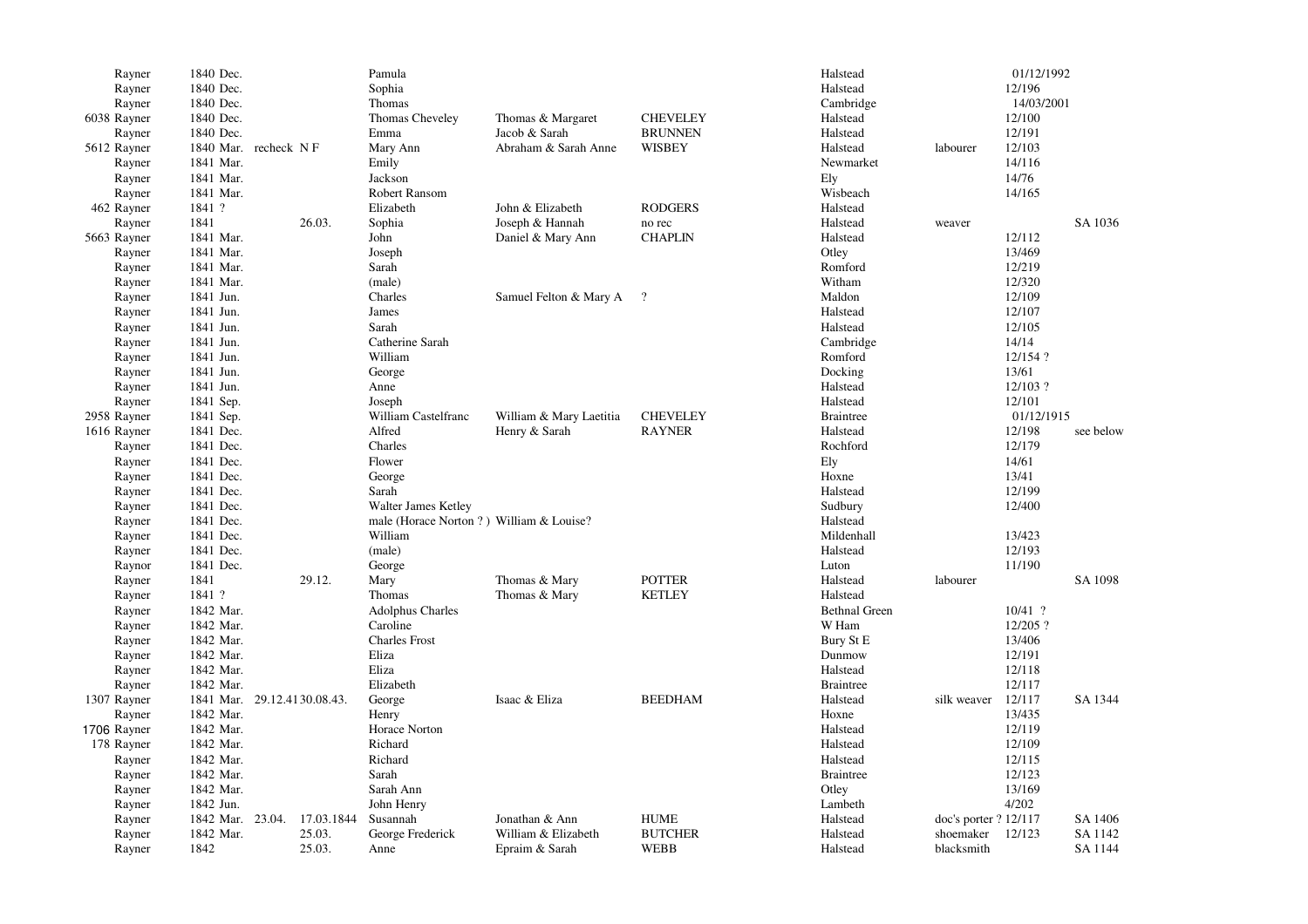| Rayner<br>Rayner | 1842 | 1842 Jun. | 25.03.   | Emma<br>Emma            | Henry & Hannah<br>Samuel & Charlotte? | no rec<br><b>RAYNER</b> |             | Halstead<br>Halstead | labourer<br>labourer | 12/109     | SA 1148 |
|------------------|------|-----------|----------|-------------------------|---------------------------------------|-------------------------|-------------|----------------------|----------------------|------------|---------|
| Rayner           |      | 1842 Mar. | 25.03.   | Thomas                  | John & Emma                           | no rec                  |             | Halstead             | weaver               | 12/120     | SA 1153 |
| 3063 Rayner      | 1842 |           | 25.03.   | James                   | Stephen & Mary Ann                    | <b>BETTS</b>            |             | Halstead             | labourer             |            | SA 1156 |
| Rayner           | 1842 |           | 25.03.   | Joseph                  | Jonathan & Ann                        | <b>HUME</b>             |             | Halstead             | labourer             |            | SA 1164 |
|                  |      | 1842 Jun. |          | Walter                  |                                       |                         |             | Chelsmford           |                      | 01/12/1961 |         |
| Rayner           |      | 1842 Jun. |          | Henry                   |                                       |                         |             |                      |                      | 12/442     |         |
| Rayner           |      |           |          |                         |                                       |                         |             | Sudbury              |                      |            |         |
| Rayner           |      | 1842 Jun. |          | James                   |                                       |                         |             | Wisbeach             |                      | 14/153     |         |
| Rayner           |      | 1842 Jun. |          | Lydia                   |                                       |                         |             | <b>Braintree</b>     |                      | 12/126     |         |
| 5089 Rayner      |      | 1842 Jun. |          | Mary Ann                | Samuel F & Mary A                     | <b>SIMPSON</b>          |             | Maldon               |                      | 12/154     |         |
| 97 Rayner        |      | 1842 Jun. |          | Susannah                | Abraham & Sarah Ann                   | <b>WISBEY</b>           |             | Halstead             |                      | XIX 109    |         |
| Rayner           |      | 1842 Jun. | 07.08.   | Susannah                | Robert & Sarah                        |                         |             | Halstead             | labourer             | XIX 109    | SA 1201 |
| Rayner           |      | 1842 Jun. |          | Samuel                  |                                       |                         |             | Erpingham            |                      | xiv/95     |         |
| Rayner           |      | 1842 Jun. |          | Walter                  |                                       |                         |             | Chelmsford           |                      | 12/151     |         |
| Rayner           |      | 1842 Sep. |          | Frederick               |                                       |                         |             | Bocking 'D'          |                      |            |         |
| Rayner           |      | 1842 Sep. |          | Caroline                |                                       |                         |             | Bocking 'D'          |                      |            |         |
| 2485 Rayner      |      | 1842 Sep. |          | Rosamund                | Joseph & Sarah                        | <b>GOODY</b>            |             | Bocking              |                      |            |         |
| Rayner           |      | 1842 Sep. |          | Alfred Henry            |                                       |                         |             | W Ham                |                      | 12/265     |         |
| Rayner           |      | 1842 Sep. |          | Alice                   |                                       |                         |             | Mildenhall           |                      | 13/415     |         |
| Rayner           |      | 1842 Sep. |          | Charles                 |                                       |                         |             | Newmarket            |                      | 14/32      |         |
| Rayner           |      | 1842 Sep. |          | <b>Edmund Robert</b>    |                                       |                         |             | Mitford              |                      | 13/202     |         |
| Rayner           |      | 1842 Sep. |          | <b>Ephraim Francis</b>  |                                       |                         |             | Depwade              |                      | 13/40      |         |
| Rayner           |      | 1842 Sep. |          | Frederick               |                                       |                         |             | Docking              |                      | 13/38      |         |
| Rayner           |      | 1842 Sep. |          | James                   |                                       |                         |             | <b>St Pancras</b>    |                      | 1/291      |         |
| Rayner           |      | 1842 Sep. |          | James                   |                                       |                         |             | <b>Bethnal Green</b> |                      | 01/02/1958 |         |
| Rayner           |      | 1842 Sep. |          | Jemima                  |                                       |                         |             | St Faiths            |                      | 13/95      |         |
| Rayner           |      | 1842 Sep. |          | Jemima                  |                                       |                         |             | Mutford              |                      | 13/200     |         |
| Rayner           |      | 1842 Sep. |          | Noah                    |                                       |                         |             | St Faiths            |                      | 13/99      |         |
| Rayner           |      | 1842 Sep. |          | Sarah                   |                                       |                         |             | <b>St Faiths</b>     |                      | 13/99      |         |
| Rayner           |      | 1842 Sep. |          | Sophy Elizabeth         |                                       |                         |             | Tendring             |                      | 12/251     |         |
| Rayner           |      | 1842 Sep. |          | William                 |                                       |                         |             | Otley                |                      | 23/476     |         |
| Rayner           |      | 1842 Sep. |          | William                 |                                       |                         |             | Thingoe              |                      | 13/440     |         |
| Rayner           |      | 1842 Sep. |          | Mary Ann                | Jacob & Sarah                         | <b>BRUNNEN</b>          |             | Halstead             | labourer             | 12/101     |         |
| 6024 Rayner      |      | 1842 Dec. |          | <b>Charles Thomes</b>   | William & Mary Laetitia               | <b>CHEVELEY</b>         |             | <b>Braintree</b>     |                      | 12/114     |         |
| Rayner           |      | 1842 Dec. |          | Elizabeth Jane          |                                       |                         |             | Downham              |                      | 13/64      |         |
| Rayner           |      | 1842 Dec. |          | Harriet                 |                                       |                         |             | <b>Braintree</b>     |                      | 12/11/2003 |         |
| Rayner           |      | 1842 Dec. |          | Henry                   |                                       |                         |             | Cambridge            |                      | 14/03/2001 |         |
| Rayner           |      | 1842 Dec. |          | John Smart              |                                       |                         |             | Newington            |                      | 4/320      |         |
| Rayner           |      | 1842 Dec. |          | Margaret Ann            |                                       |                         |             | Sudbury              |                      | 12/415     |         |
| Rayner           |      | 1842 Dec. |          | Mary Ann Elizabeth      |                                       |                         |             | St Faiths            |                      | 13/97      |         |
| Rayner           |      | 1842 Dec. |          | Robert John             |                                       |                         |             | Shoreditch           |                      | 2/336      |         |
|                  |      | 1842 Dec. |          | <b>Rosamund Frances</b> |                                       |                         |             | <b>Braintree</b>     |                      | 12/113     |         |
| Rayner           |      | 1842 Dec. |          | Sarah                   |                                       |                         |             | Dunmow               |                      | 12/177     |         |
| Rayner           |      |           |          | William Alexander       |                                       |                         |             |                      |                      |            |         |
| Rayner           |      | 1842 Dec. |          |                         |                                       |                         |             | Camberwell           |                      | ix/43      |         |
| Rayner           |      | 1842 Dec. |          |                         |                                       |                         |             |                      |                      |            |         |
| Rayner           |      | 1842 Dec. |          | William John            |                                       |                         |             | Chelmsford           |                      | 12/130     |         |
| Rayner           |      | 1842 Dec. | 10.04.   | Susannah                | John & Emma                           | no rec                  |             | Halstead             | weaver               | 12/104     | SA 1251 |
| Rayner           |      | 1842 Dec. | 14.04.   | Sarah                   | Samuel & Charlotte                    | <b>RAYNER</b>           |             | Halstead             | shoemaker            | $12/103$ * | SA 1253 |
| 1793 Rayner      |      | 1843 Mar. |          | Eliza                   | Jonathan & Sarah                      | <b>UNKNOWN</b>          |             | Halstead             |                      | 12/116     |         |
| Rayner           |      | 1843 Mar. | 3.11.44. | Alfred                  | Henry & Sarah                         |                         | Chapel Hill | Halstead             | 1 <sub>br</sub>      | 12/120?    | HT 12   |
| Rayner           |      | 1843 Mar. |          | Alice                   |                                       |                         |             | Billericay           |                      | 12/7?      |         |
| Rayner           |      | 1843 Mar. |          | Ann                     |                                       |                         |             | Mildenhall           |                      | 13/461     |         |
| Rayner           |      | 1843 Mar. |          | George                  |                                       |                         |             | Newmarket            |                      | 14/114     |         |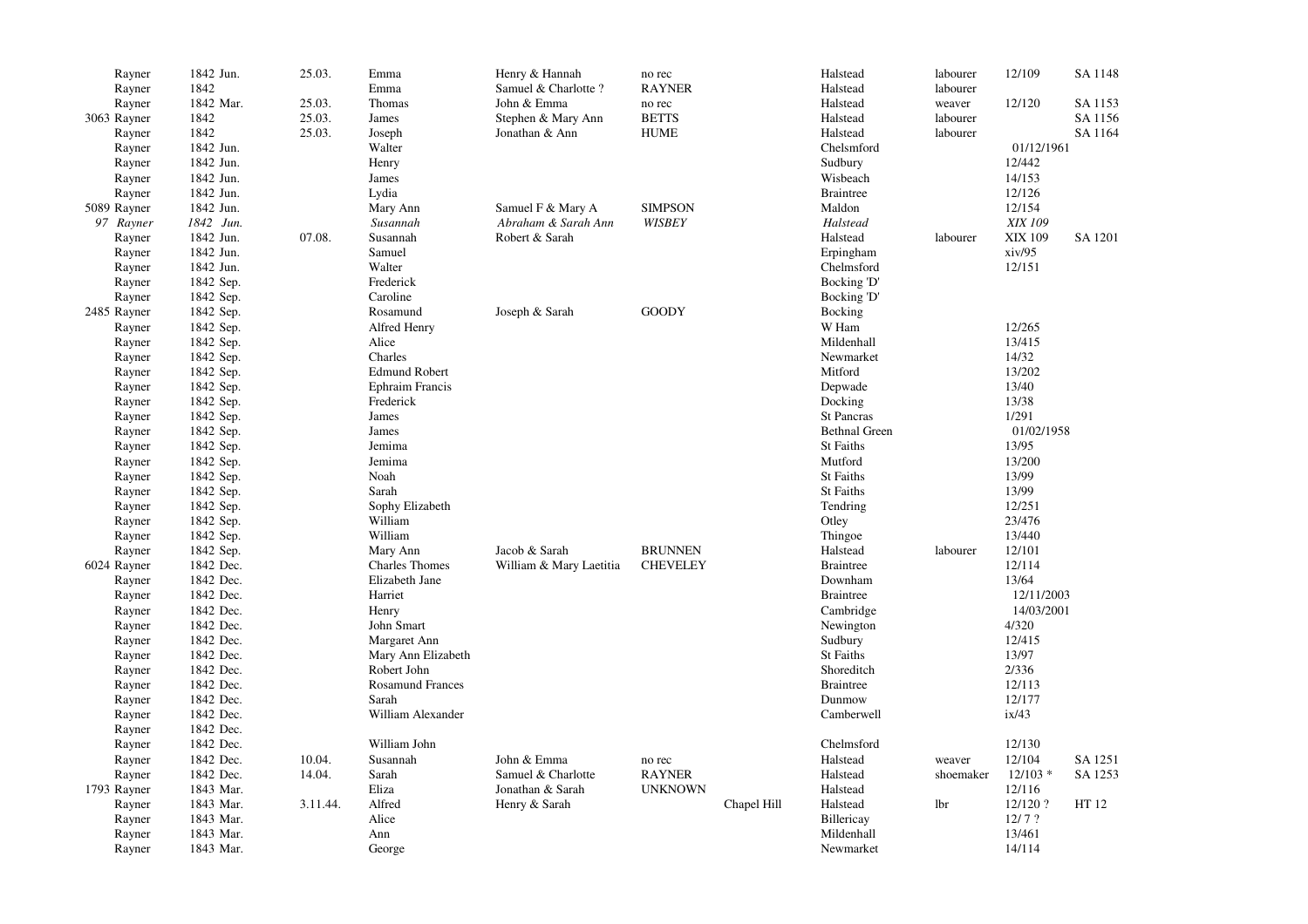| Rayner      | 1843 Mar.           |        | Harriet               |                     |                   |                            | Maldon           |                       | 12/167    |         |
|-------------|---------------------|--------|-----------------------|---------------------|-------------------|----------------------------|------------------|-----------------------|-----------|---------|
| 3064 Rayner | 1843 Mar.           | 18.04. | Mary Ann(e) Maud      | Stephen & Mary Ann  | <b>BETTS</b>      |                            | Halstead         | labourer              | 12/113    | SA 1307 |
| Rayner      | 1843                | 18.04. | Emma                  | Samuel & Susannah   |                   |                            | Halstead         | labourer              |           | SA 1311 |
| Rayner      | 1843 Sep.           | 08.08. | Caroline              | Jonathan & Mary Ann | <b>SHELLEY</b>    | Greenstead Green Halstead  |                  | lbr                   | 12/114    | HT 46   |
| 2673 Rayner | 1843                | 30.08. | James                 | Edward & Alice      | no rec            |                            | Halstead         | blacksmith            |           | SA 1341 |
| 1310 Rayner | 1843 Mar.           | 30.08. | Sarah                 | Isaac & Eliza       | <b>BEEDHAM</b>    |                            | Halstead         | silk weaver           | 12/110    | SA 1345 |
| Rayner      | 1843 Mar.           | 04.10. | Frances               | William & Mary Ann  |                   |                            | Halstead         | labourer              | 12/113    | SA 1356 |
| 4241 Rayner | 1843                | 04.10. | Susannah              | Thomas & Jane       | <b>COATS</b>      |                            | Halstead         | labourer              |           | SA 1363 |
| Rayner      | 1843                | 20.11. | Mary Ann              | Mary                | Rayner / Edwards  |                            | Halstead         | single woman          |           | SA 1386 |
| 1568 Rayner | 1843                | 27.08. | George 4th/35         | George & Ann        | <b>BECKWITH</b>   |                            | Halstead         |                       |           |         |
| Rayner      | 1843                |        | James                 | 4th/                |                   |                            | <b>Braintree</b> |                       |           |         |
| Rayner      | 1843 Mar.           | 23.06. | Mary Ann              | Isaac & Sarah       |                   |                            | Halstead         | labourer              | 12/116    | SA 1439 |
|             | 1843 Mar.           |        | Sarah                 |                     |                   |                            | Rochford         |                       | 12/496    |         |
| Rayner      |                     |        |                       |                     |                   |                            |                  |                       |           |         |
| Rayner      | 1843 Mar.           |        | Thomas                |                     |                   |                            | Otley            |                       | 23/439    |         |
| Rayner      | 1843 Mar.           |        | William               |                     |                   |                            | Halstead         |                       | 12/119    |         |
| Rayner      | 1843 Mar.           |        | (male)                |                     |                   |                            | Tendring         |                       | 12/280    |         |
| Rainer      | 1843 Jun.           |        | John                  |                     |                   |                            | Thingoe          |                       | 12/492    |         |
| Rainer      | 1843 Jun.           |        | Julia                 |                     |                   |                            | Thingoe          |                       | 12/493    |         |
| Rayner      | 1843 Jun.           |        | Abraham James         |                     |                   |                            | Norwich          |                       | 13/250    |         |
| Rayner      | 1843 Jun.           |        | Alfred William        |                     |                   |                            | Maldon           |                       | 12/155 ?  |         |
| Rayner      | 1843 Jun.           |        | Charles               |                     |                   |                            | Ongar            |                       | 12/172    |         |
| Rayner      | 1843 Jun.           |        | Robert                |                     |                   |                            | Cosford          |                       | 12/338    |         |
| Raynor      | 1843 Jun.           |        | Susanna               |                     |                   |                            | Lexden           |                       | 12/253    |         |
| Rayner      | 1843                |        | <b>Richard Sadler</b> | 4th/                |                   |                            | Colchester       |                       |           |         |
| 1271 Rayner | 1843 Jun.           | 17.04. | Susannah              | Jonathan & Ann      | <b>HUME</b>       |                            | Halstead         | doc's porter ? 12/117 |           | SA 1406 |
| Rayner      | 1844 Sep.           | 05.04. | Susannah              | Robert & Sarah      |                   |                            | Halstead         | bricklayer            | 12/113    | SA 1427 |
| Rayner      | 1844                |        | James                 | William &           |                   |                            | Halstead         | labourer              |           |         |
| Rayner      | 1843 Jun.           |        | George                |                     |                   |                            | Lexden           |                       | 12/163?   |         |
| 2706 Rayner | 1844                |        | Jane                  | Isaac & Eliza       | <b>BEEDHAM</b>    |                            | Halstead         |                       |           | IGI     |
| 1747 Rayner | 1844                |        |                       |                     |                   |                            |                  |                       |           |         |
| 528 Rayner  | 1844                | 30.09. | Eliza                 | Henry & Sarah       | <b>RAYNER</b>     | Chapel Hill                | Halstead         | <b>lbr</b>            |           | HT 13   |
| 1294 Rayner | 1843 Mar.           | 30.11. | Isaac                 | Abraham & Sarah Ann | <b>WISBEY</b>     | Whitethorn Fields Halstead |                  | <b>lbr</b>            | 12/115    | HT 76   |
| Rayner      | 1843 Mar.           |        | James                 |                     |                   |                            | Tendring         |                       | 12/282    |         |
| Rainer      | 1843 Sep.           |        | James                 |                     |                   |                            | Thingoe          |                       | 13/446    |         |
| Rainer      | 1843 Sep.           |        | Mary Ann              |                     |                   |                            | Thingoe          |                       | 13/444    |         |
|             | 1843 Sep.           |        | Elizabeth             |                     |                   |                            | <b>Braintree</b> |                       | 12/146    |         |
| Rayner      |                     |        |                       |                     |                   |                            |                  |                       | $12/$ ?   |         |
| Rayner      | 1843 Sep.           |        | Harriet Elizabeth     |                     |                   |                            | <b>Braintree</b> |                       |           |         |
| Rayner      | 1843 Sep.           |        | Louisa Ann            |                     |                   |                            | Halstead         |                       | 12/110    |         |
| Rayner      | 1843 Sep.           |        | Mary                  |                     |                   |                            | Saffron W        |                       | 12/230    |         |
| Rayner      | 1843 Sep.           |        | Walter                |                     |                   |                            | Bury St E        |                       | 13/377    |         |
| Rayner      | 1843 Dec.           |        | Alice                 |                     |                   |                            | Ongar            |                       | 12/175    |         |
| Rayner      | 1843 Dec.           |        | John                  |                     |                   |                            | Sudbury          |                       | 12/455    |         |
| Rayner      | 1843 Dec.<br>29.10. |        | Mary                  | David & Sarah       | <b>HARRINGTON</b> |                            | Halstead         |                       | 12/111    |         |
| Rayner      | 1843 Dec.           |        | (male)                |                     |                   |                            | <b>Braintree</b> |                       | 12/17     |         |
| Rainer      | 1843 Dec.           |        | Mary                  |                     |                   |                            | Ipswich          |                       | 12/345    |         |
| Rainer      | 1843 Dec.           |        | William               |                     |                   |                            | Thingoe          |                       | 13/473    |         |
| Rainer      | 1843 Dec.           |        | Eliza                 |                     |                   |                            | Rochford         |                       | 12/193    |         |
| Rayner      | 1843 Dec.           |        | Hannah                |                     |                   |                            | Ely              |                       | $14/70\,$ |         |
| Rayner      | 1843 Dec.           |        | Catherine             |                     |                   |                            | Bury St E        |                       | 13/406    |         |
| Rayner      | 1843 Dec.           |        | Francis Thurlow Groom |                     |                   |                            | Kings Lynn       |                       | 13/187    |         |
| Rayner      | 1844 Mar.           |        | Ann                   |                     |                   |                            | Rochford         |                       | 12/217    |         |
| Rayner      | 1844 Mar.           |        | Anna Maria            |                     |                   |                            | Tendring         |                       | 12/4?     |         |
| 3686 Rayner | 1844 Mar.           |        | Charles               |                     |                   |                            | Maldon           |                       | 12/155    |         |
|             |                     |        |                       |                     |                   |                            |                  |                       |           |         |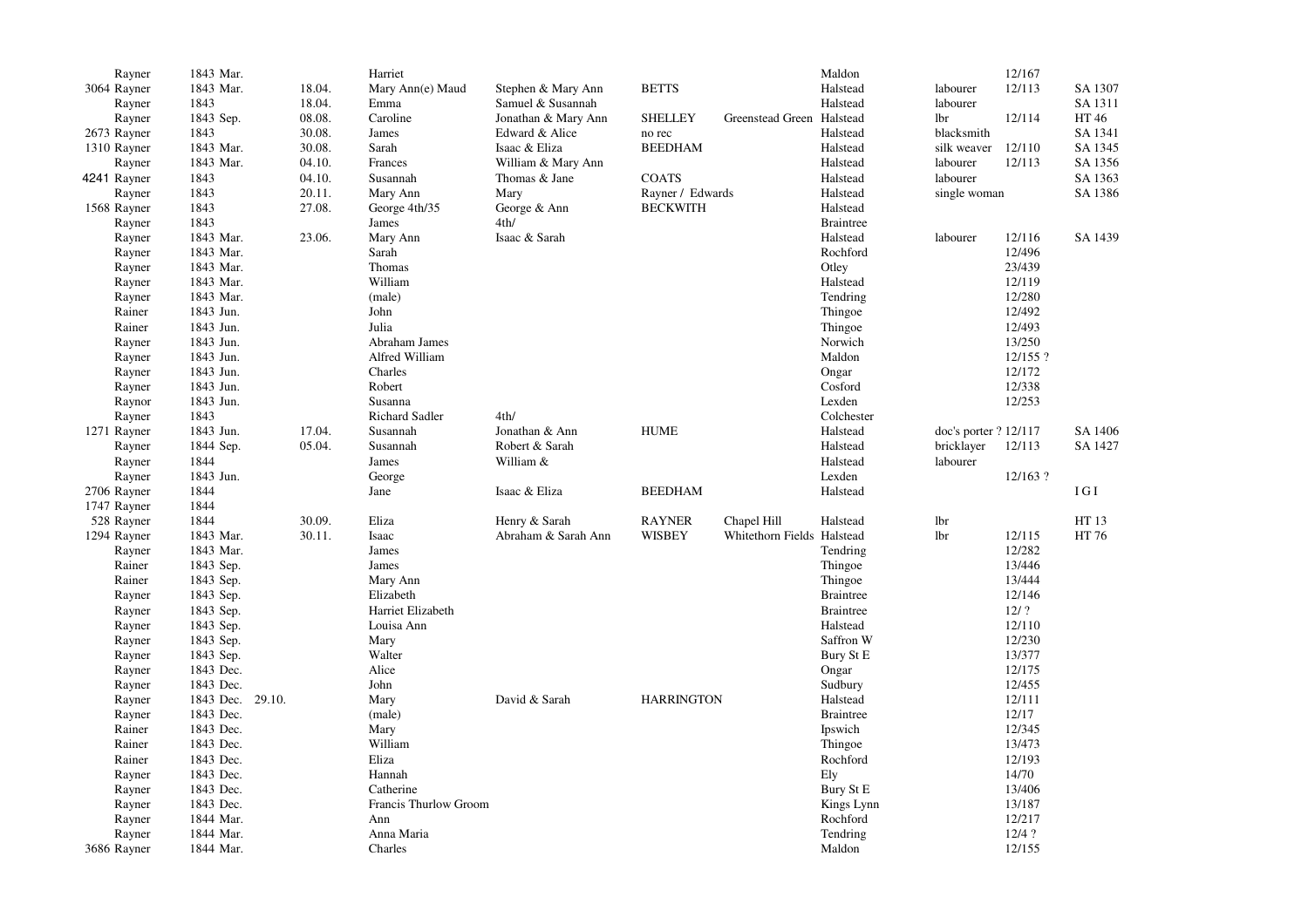| Rayner      | 1844 Mar. |        | Eliza                    |                         |                 |            | Hoxne            |           | 13/480        |           |
|-------------|-----------|--------|--------------------------|-------------------------|-----------------|------------|------------------|-----------|---------------|-----------|
| Rayner      | 1844 Mar. |        | Elizabeth Ann            |                         |                 |            | Wisbeach         |           | 14/166        |           |
| Rayner      | 1844 Mar. |        | Hannah                   |                         |                 |            | <b>Braintree</b> |           | 12/123        |           |
| Rayner      | 1844 Mar. |        | James                    |                         |                 |            | Ely              |           | 14/70         |           |
| Rayner      | 1844 Mar. |        | James                    |                         |                 |            | Chelmsford       |           | 12/165        |           |
| 6039 Rayner | 1844 Mar. |        | Margaret Letitia         | Thomas & Margeret       | <b>CHEVELEY</b> |            | Halstead         |           | 12/123        |           |
| Rayner      | 1844 Mar. |        | Thomas                   |                         |                 |            | Chelmsford       |           | 12/136        |           |
| Rayner      | 1844 Mar. |        | Tyrrell                  |                         |                 |            | Ely              |           | 14/75         |           |
| Rayner      | 1844 Mar. |        | (male)                   |                         |                 |            | Risbridge        |           | 12/423 ?      |           |
| Rayner      | 1844 Mar. |        | (male)                   |                         |                 |            | Witham           |           | 12/321        |           |
|             |           |        |                          |                         |                 |            |                  |           |               |           |
| 5084 Rayner | 1844 Jun. |        | Arthur                   | Samuel Felton & Mary A  | $\cdot$ ?       |            | Maldon           |           | 12/258        |           |
| Rayner      | 1844 Jun. |        | Charles                  |                         |                 |            | Sudbury          |           | 12/467        |           |
| Rayner      | 1844 Jun. |        | George                   |                         |                 |            | Halstead         |           | 12/116        |           |
| Rayner      | 1844 Jun. |        | Elijah                   |                         |                 |            | <b>Braintree</b> |           | 12/119        |           |
| Rayner      | 1844 Jun. |        | <b>Elizabeth Barratt</b> |                         |                 |            | Hoxne            |           | 13/449        |           |
| Rayner      | 1844 Jun. |        | George                   |                         |                 |            | Wisbeach         |           | 14/167        |           |
| Rayner      | 1844 Jun. |        | James                    |                         |                 |            | Rochford         |           | 12/205        |           |
| Rayner      | 1844 Jun. |        | John                     |                         |                 |            | Dunmow           |           | 12/190        |           |
| Rayner      | 1844 Jun. |        | Johnathan                |                         |                 |            | Halstead         |           | 01/12/2015    |           |
| Rayner      | 1844 Jun. |        | Louisa                   |                         |                 |            | Chelmsford       |           | 12/133        |           |
| Rayner      | 1844 Jun. |        | Luke Henry               |                         |                 |            | <b>Braintree</b> |           | 12/118        |           |
| Rayner      | 1844 Jun. |        | Mary Ann                 |                         |                 |            | Halstead         |           | 12/214        |           |
| Rayner      | 1844 Jun. |        | Priscilla                |                         |                 |            | Halstead         |           | 12/215        |           |
| Rayner      | 1844 Jun. |        | William                  |                         |                 |            | <b>Braintree</b> |           | 12/118        |           |
| Rayner      | 1844 Jun. |        | William                  |                         |                 |            | <b>Braintree</b> |           | 12/124        |           |
| Rayner      | 1844 Jun. |        | (male)                   |                         |                 |            | Risbridge        |           | 12/458        |           |
| Rayner      | 1844 Jun. |        | William                  |                         |                 |            | Wisbeach         |           | 14/176        |           |
| Rayner      | 1844 Jun. |        | (female)                 |                         |                 |            | Witham           |           | 12/310        |           |
| Rayner      | 1844 Sep. |        | Alfred                   |                         |                 |            | Halstead?        |           | 8/161         |           |
| Rayner      | 1844 Sep. |        | Henry                    |                         |                 |            | W Ham            |           | 12/256        |           |
|             |           |        |                          |                         |                 |            |                  |           |               |           |
| Rayner      | 1844 Sep. |        | Anne                     |                         |                 |            | Halstead         |           | 12/101        |           |
| Rayner      | 1844 Sep. |        | Joseph                   |                         |                 |            | Dunmow           |           | 12/168        |           |
| Rayner      | 1844 Sep. |        | (male)                   |                         |                 |            | Chesterton       |           | 12/131        |           |
| Rayner      | 1844 Dec. |        | Eliza                    |                         |                 |            | Halstead         |           | 12/114        |           |
| Rayner      | 1844 Dec. |        | John Nicholson           |                         |                 |            | Tendring         |           | 12/263        |           |
| Rayner      | 1844 Dec. |        | Susan Helena             |                         |                 |            | Tendring         |           | 12/255        |           |
| 95 Rayner   | 1845 ?    |        | <b>ALFRED</b>            | <b>GEORGE &amp; Ann</b> | <b>BECKWITH</b> |            | <b>HALSTEAD</b>  | thatcher  |               | see below |
| Rayner      | 1845 Mar. |        | Ann                      |                         |                 |            | Risbridge        |           | 12/439        |           |
| Rayner      | 1845 Mar. |        | Elizabeth                |                         |                 |            | Newmarket        |           | 14/122        |           |
| Rayner      | 1845 Mar. |        | John Willson             |                         |                 |            | Ely              |           | 14/79         |           |
| 2486 Rayner | 1845 Mar. |        | Askalon                  | Joseph & Sarah          | <b>GOODY</b>    |            | <b>Braintree</b> |           | <b>XII 18</b> |           |
| 6023 Rayner | 1845 Mar. |        | Richard John             | William & Mary Laetitia | <b>CHEVELEY</b> |            | <b>Braintree</b> |           | <b>XII17</b>  |           |
| Rayner      | 1845 Mar. |        | Harriet Maria            |                         |                 |            | Sudbury          |           | XII 488       |           |
| Rayner      | 1845 Mar. |        | William                  |                         |                 |            | <b>Braintree</b> |           | XII 14        |           |
| 1024 Rayner | 1845 Mar. |        | Sophia                   | Samuel & Charlotte      | <b>RAYNER</b>   |            | Halstead         | shoemaker |               |           |
| 2845 Rayner | 1845      | 09.04. | Abraham                  | William & Elizabeth     | <b>BUTCHER</b>  | Kemps Yard | Halstead         | weaver    |               | HT 51     |
| 1807 Rayner | 1845      | 09.04. | Richard                  | William & Elizabeth     | <b>BUTCHER</b>  | Kemps Yard | Halstead         | weaver    |               | HT 52     |
| 1020 Rayner | 1845 Mar. | 11.02. | Emily                    | William & Elizabeth     | <b>BUTCHER</b>  | Kemps Yard | Halstead         | weaver    | <b>XII 18</b> | HT 53     |
| Rayner      | 1845 Jun. |        | Angelo                   |                         |                 |            | <b>Braintree</b> |           | XII 15        |           |
| 3354 Rayner | 1845 Jun. |        | <b>Braithwaite</b>       |                         |                 |            | Halstead         |           | XII 21        |           |
| 166 Rayner  | 1845 Jun. |        | James                    |                         |                 |            | Halstead         |           | XII 16        |           |
|             | 1845 Jun. |        | John Edmund              |                         |                 |            | Bocking          |           | XIII 74       |           |
| Rayner      |           |        |                          |                         |                 |            |                  |           | XII 41        |           |
| Rayner      | 1845 Jun. |        | John                     |                         |                 |            | Chelmsford       |           |               |           |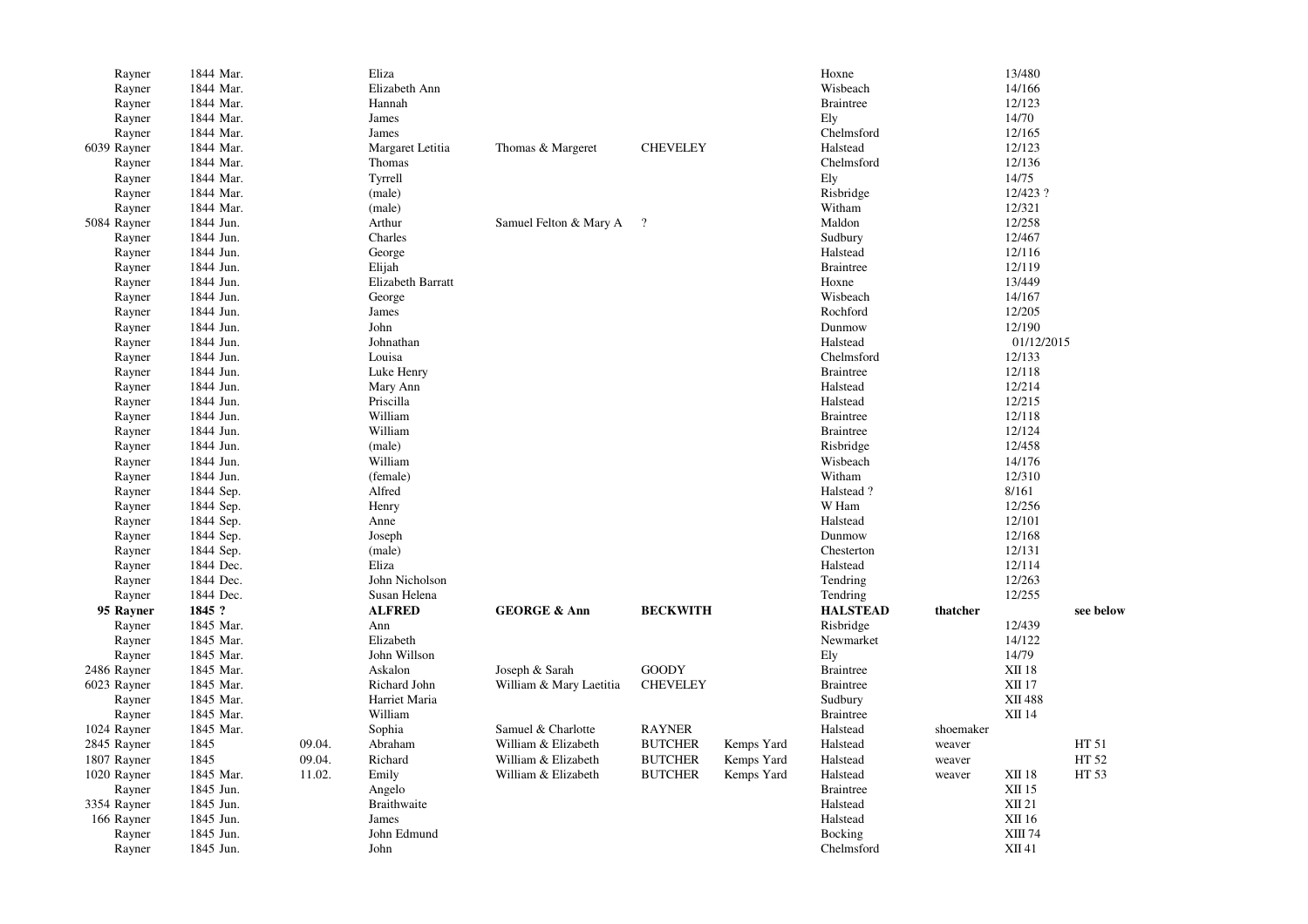| Rayner<br>Rayner<br>Rayner<br>Rayner | 1845 Jun.<br>1845 Jun.<br>1845 Jun.<br>1845 Jun. |        | Mary Ann<br>Reuben<br>William<br>William | Isaac & Sarah          | <b>WHISTLER</b> |             | Halstead<br>Chelmsford<br><b>Braintree</b><br>Docking | coal carter | <b>XII17</b><br>XII 59<br><b>XII 18</b><br>XIII 74 |         |
|--------------------------------------|--------------------------------------------------|--------|------------------------------------------|------------------------|-----------------|-------------|-------------------------------------------------------|-------------|----------------------------------------------------|---------|
| Rayner                               | 1845 Sep.                                        |        | Eliza Jane                               | Jonathan & Ann         | <b>HUME</b>     |             | Halstead                                              | labourer    | XII 11                                             |         |
| 1786 Rayner                          | 1845 Sep.                                        |        | Emily                                    | Alfred & Mary          | <b>NEWBY</b>    |             | Halstead                                              |             | XII 102                                            |         |
| Rayner                               | 1845 Sep.                                        |        | Henry                                    |                        |                 |             | <b>Braintree</b>                                      |             | <b>XII 11</b>                                      |         |
| Rayner                               | 1845 Sep.                                        |        | Jane                                     |                        |                 |             | Saffron W                                             |             | XII 241                                            |         |
| Rayner                               | 1845 Sep.                                        |        | Jane                                     |                        |                 |             | Lexden                                                |             | XI 125                                             |         |
| Rayner                               | 1845 Sep.                                        |        | Joseph                                   |                        |                 |             | Dunmow                                                |             | XII 72                                             |         |
| 5086 Rayner                          | 1845 Sep.                                        |        | Julia                                    | Samuel Felton & Mary A | $\cdot$ ?       |             | Maldon                                                |             | XII 143                                            |         |
| Rayner                               | 1845 Sep.                                        |        | Robert Emson                             |                        |                 |             | Halstead                                              |             | XII 109                                            |         |
| Rayner                               | 1845 Sep.                                        |        | Sarah                                    |                        |                 |             | Witham                                                |             | XII 289                                            |         |
| Rayner                               | 1845 Sep.                                        |        | William                                  |                        |                 |             | Chelmsford                                            |             | XII 43                                             |         |
| Rayner                               | 1845 Dec.                                        |        | Annie Maria                              |                        |                 |             | Halstead                                              |             | XII 103                                            |         |
| Rayner                               | 1845 Dec.                                        |        | Ellen Phoebe                             |                        |                 |             | <b>Braintree</b>                                      |             | XII 16                                             |         |
|                                      | 1845 Dec.                                        |        | Hannah                                   |                        |                 |             | Romford                                               |             |                                                    |         |
| Rayner                               | 1845 Dec.                                        |        |                                          |                        |                 |             |                                                       |             | XII 197<br>XII 107                                 |         |
| Rayner                               |                                                  |        | Mary Ann                                 |                        |                 |             | Halstead                                              |             |                                                    |         |
| Rayner                               | 1845 Dec.                                        |        | Joshua                                   |                        |                 |             | Docking                                               |             | XIII 66                                            |         |
| Rayner                               | 1845 ?                                           |        | John N                                   |                        |                 |             | <b>Gt Clacton</b>                                     |             |                                                    |         |
| 449 Rayner                           | 1845 ?                                           |        | William                                  | Jacob & Sarah          | <b>BRUNNEN</b>  |             | Halstead                                              |             |                                                    |         |
| Rayner                               | 1845 Dec.                                        |        | Samuel                                   |                        |                 |             | Rochford                                              |             | 12/183                                             |         |
| Rayner                               | 1846 Mar.                                        |        | Emma                                     |                        |                 |             | Halstead                                              |             | XII 112                                            |         |
| Rayner                               | 1846 Mar.                                        |        | Emma                                     |                        |                 |             | Halstead                                              |             | XII 116                                            |         |
| Rayner                               | 1846 Mar.                                        |        | James William                            |                        |                 |             | Chelmsford                                            |             | XII 38                                             |         |
| 469 Rayner                           | 1846 Mar.                                        |        | Sarah Ann                                | Robert & Sarah         | <b>DISNEY</b>   |             | Halstead                                              |             | XII 109                                            |         |
| Rayner                               | 1846 Mar.                                        |        | Sarah Jane                               |                        |                 |             | Chelmsford                                            |             | XII 42                                             |         |
| Rayner                               | 1846 Jun.                                        |        | Ann Maria                                |                        |                 |             | Halstead                                              |             | XII 111                                            |         |
| Rayner                               | 1846 Jun.                                        |        | Barbara Jane                             |                        |                 |             | Sudbury                                               |             | XII 479                                            |         |
| Rayner                               | 1846 Jun.                                        |        | Benjamin                                 |                        |                 |             | Halstead                                              |             | XII 114                                            |         |
| Rayner                               | 1846 Jun.                                        |        | Charles                                  |                        |                 |             | Maldon                                                |             | XII 172                                            |         |
| Rayner                               | 1846 Jun.                                        |        | Eliza                                    |                        |                 |             | <b>Braintree</b>                                      |             | XII 25                                             |         |
| Rayner                               | 1846 Jun.                                        |        | Eliza Ann                                |                        |                 |             | Halstead                                              |             | XII 118                                            |         |
| Rayner                               | 1846 Jun.                                        |        | Elizabeth                                |                        |                 |             | Halstead                                              |             | XII 118                                            |         |
| 449 Rayner                           | 1846 Jun.                                        |        | William                                  |                        |                 |             | Halstead                                              |             | XII 114                                            |         |
| Rayner                               | 1846 Jun.                                        |        | William                                  |                        |                 |             | Sudbury                                               |             | XII 500                                            |         |
| Rayner                               | 1846 Jun.                                        |        | William                                  |                        |                 |             | <b>Braintree</b>                                      |             | $\rm{XII}$ 15                                      |         |
| Rayner                               | 1846 Jun.                                        | 17.06. | Jane Ann                                 | William (w) & Jane     | PAWSEY (w)      |             | Halstead                                              | labourer    | XII 121                                            | SA 1510 |
| Rayner                               | 1846                                             |        | Frederic                                 | William & Elizabeth    | <b>BUTCHER</b>  |             | Halstead                                              | weaver      |                                                    |         |
| Rayner                               | 1846 Sep.                                        |        | Clarissa                                 |                        |                 |             | Tendring                                              |             | XII 274                                            |         |
| Rayner                               | 1846 Sep.                                        |        | Hepzibah                                 |                        |                 |             | Halstead                                              |             | XII 115                                            |         |
| Rayner                               | 1846 Sep.                                        |        | James                                    |                        |                 |             | Halstead                                              |             | XII 116                                            |         |
| Rayner                               | 1846 Sep.                                        | 14.09. | Maria                                    | Isaac & Sarah          | <b>WHISTLER</b> | Chapel Hill | Halstead                                              | lbr         |                                                    | HT 119  |
| Rayner                               | 1846 Sep.                                        |        | Edward                                   |                        |                 |             | Halstead                                              |             | XII 113                                            |         |
| 2897 Rayner                          | 1846 Sep.                                        |        | George Castelfranc                       | Thomas & Margaret      | <b>CHEVELEY</b> |             | Halstead                                              |             | XII 116                                            |         |
| Rayner                               | 1846 Sep.                                        |        | Mary Ann                                 |                        |                 |             | Chelmsford                                            |             | XII 38                                             |         |
| Rayner                               | 1846 Sep.                                        |        | Susanna                                  |                        |                 |             | Sudbury                                               |             | XII 462                                            |         |
| Rayner                               | 1846 ?                                           |        | Hanna M                                  | Isaac & Sarah          | <b>WHISTLER</b> |             | Halstead                                              | coal carter |                                                    |         |
| Rayner                               | 1846 Dec.                                        |        | Edward                                   |                        |                 |             | Halstead                                              |             | 01/12/2014                                         |         |
| 2897 Rayner                          | 1846 Dec.                                        |        | George Castelfranc                       | query                  |                 |             | Halstead                                              |             | 01/12/2016                                         |         |
| Rayner                               | 1846 Dec.                                        |        | Maria Ann                                |                        |                 |             | Chelmsford                                            |             | 01/12/1938                                         |         |
| Rayner                               | 1846 Dec.                                        |        | Susannah                                 |                        |                 |             | Sudbury                                               |             | 12/462                                             |         |
| Rainer                               | 1846 Dec.                                        |        | Isabella                                 |                        |                 |             | Hartismere                                            |             | 12/415                                             |         |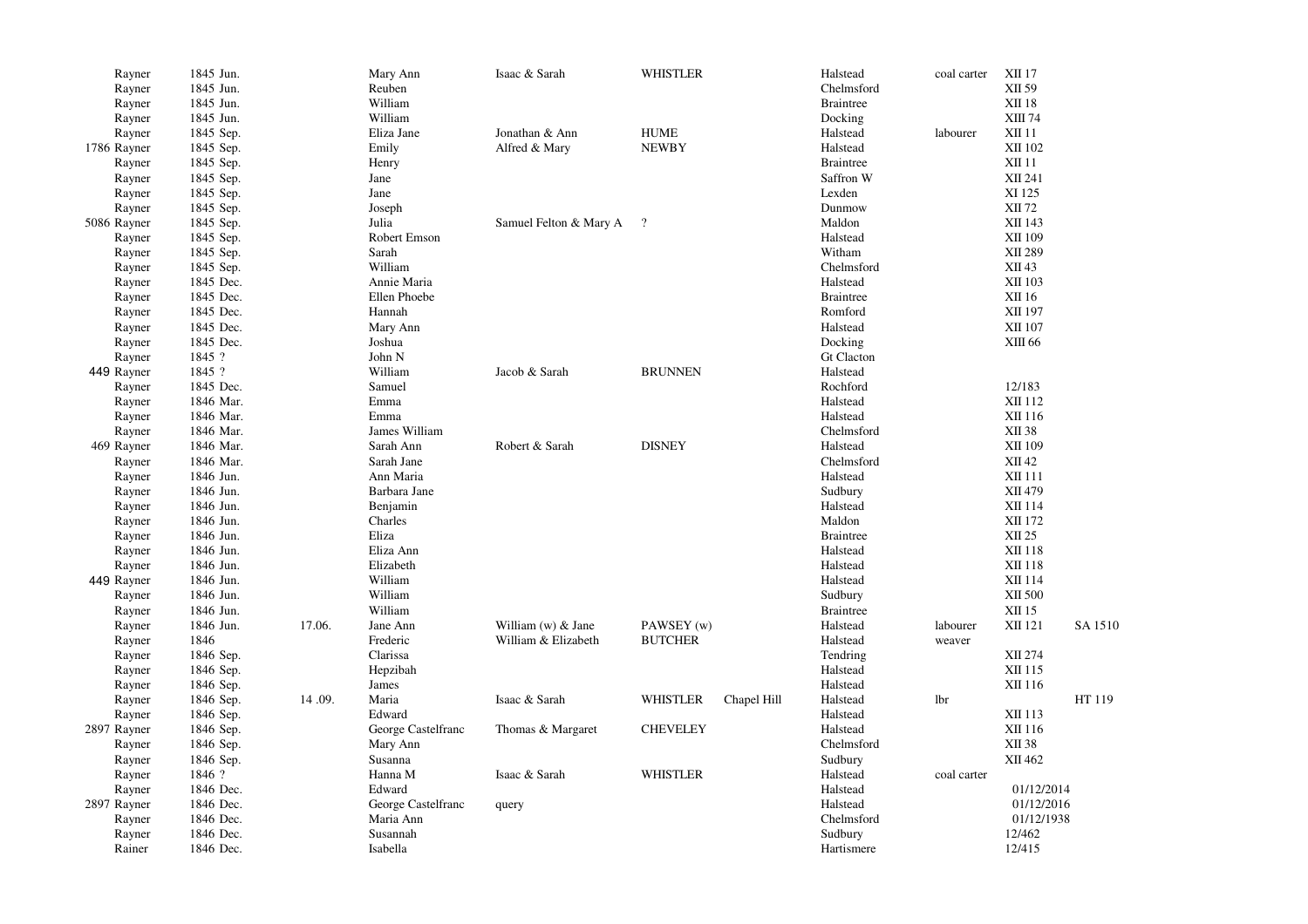| Rayner      | 1847 Mar. |        | Ellen              |                                               |                 |             | <b>Braintree</b> |                      | <b>XII 18</b> |         |
|-------------|-----------|--------|--------------------|-----------------------------------------------|-----------------|-------------|------------------|----------------------|---------------|---------|
| 236 Rayner  | 1847 Mar. |        | George             | Jonathan & Sarah                              | <b>UNKNOWN</b>  |             | <b>Braintree</b> |                      | XII 25        |         |
| 2707 Rayner | 1847 Mar. |        | Joshua             | Isaac & Eliza                                 | <b>BEEDHAM</b>  |             | Sudbury          | (Halstead ?) XII 509 |               |         |
| Rayner      | 1847 Mar. |        | Mary Ann           |                                               |                 |             | <b>Braintree</b> |                      | XII 32        |         |
| Rayner      | 1847 Mar. |        | William Henry      |                                               |                 |             | Rochford         |                      | XII 221       |         |
| Rayner      | 1847 Mar. | 07.02. | Eliza Jane         | Jonathan & Ann                                | <b>HUME</b>     |             | Halstead         | lbr                  |               | HT 140  |
| Rayner      | 1847 Jun. |        | Ann                |                                               |                 |             | Saffron W        |                      | XII 242       |         |
| Rayner      | 1847 Jun. |        | Anne               |                                               |                 |             | Halstead         |                      | XII 119       |         |
| Rayner      | 1847 Jun. |        | Elijah             |                                               |                 |             | Lexden           |                      | XII 134       |         |
| Rayner      | 1847 Jun. |        | Ellen              |                                               |                 |             | <b>Braintree</b> |                      | XII 13        |         |
| Rayner      | 1847 Jun. | 06.04. | Frederick          | William & Elizabeth                           | <b>BUTCHER</b>  | Kemps Yard  | Halstead         | weaver               | XII 111       | HT 152  |
| Rayner      | 1847      | 06.04. | Matilda            | Thomas & Mary                                 |                 | Chapel Hill | Halstead         | weaver               |               | HT153   |
| 2964 Rayner | 1847 Jun. |        | Jane Rebecca       | William & Jane                                | ARDLEY          |             | <b>Braintree</b> |                      | XII 15        |         |
|             |           |        |                    |                                               |                 |             |                  |                      |               |         |
| Rayner      | 1847 Jun. | 05.09. | John William       | Maria                                         | <b>RAYNER</b>   | Chapel Hill | Halstead         | weaver               | XII 117       | HT 173  |
| Rayner      | 1847 Jun. |        | Mary               |                                               |                 |             | Risbridge        |                      | XII 420       |         |
| 1608 Rayner | 1847 Jun. |        | Walter             | Alfred & Susan                                | <b>UNKNOWN</b>  |             | Halstead         |                      | XII 118       |         |
| Rayner      | 1847 Jun. |        | William            |                                               |                 |             | Dunmow           |                      | XII 78        |         |
| 469 Rayner  | 1847 Jun. | 06.04. | Sarah Ann          | Robert & Sarah                                | <b>DISNEY</b>   |             | Halstead         | labourer             |               | SA 1538 |
| Rayner      | 1847      | 18.06. | Jane Ann           | William & Jane                                | <b>KIBBLE</b>   |             | Halstead         | labourer             |               | SA 1554 |
| Rayner      | 1847 Jun. | 03.07. | Ann                | Robert & Mary Ann                             |                 |             | Halstead         | labourer             | XII 119?      | SA 1556 |
| 586 Rayner  | 1847 Sep. | 05.09. | James Charlie      | Isaac & Sarah                                 | <b>WHISTLER</b> | Chapel Hill | Halstead         | <b>lbr</b>           | XII 95        | HT 172  |
| Rayner      | 1847 Sep. |        | Jane Anne          |                                               |                 |             | Halstead         |                      | XII 95        |         |
| Rayner      | 1847 Sep. |        | John Collins       |                                               |                 |             | Chelmsford       |                      | XII 35        |         |
| 3126 Rayner | 1847 Sep. |        |                    | Mary Delihae Cheveley William & Mary Laetitia | <b>CHEVELEY</b> |             | <b>Braintree</b> |                      | XII 14        |         |
| Rayner      | 1847 Sep. |        | William            |                                               |                 |             | Risbridge        |                      | XII 364       |         |
| 3043 Rayner | 1847 Dec. |        | Charles            |                                               |                 |             | <b>Braintree</b> |                      | XII 16        |         |
| Rayner      | 1847 Dec. |        | Henry              |                                               |                 |             | Romford          |                      | XII 189       |         |
| Rayner      | 1847 Dec. |        | John               |                                               |                 |             | Samford          |                      | XII 390       |         |
| Rayner      | 1847 Dec. |        | Joseph             |                                               |                 |             | Chelmsford       |                      | XII 47        |         |
| 2207 Rayner | 1847 Dec. |        | Kedar              | Joseph & Sarah                                | <b>GOODY</b>    |             | <b>Braintree</b> |                      | XII 13        |         |
| Rayner      | 1847      |        | Susannah           |                                               |                 |             | Halstead         |                      |               | 15      |
| 1256 Rayner | 1848 ?    |        | Jane Ann           | William & Jane                                | <b>KIBBLE</b>   |             | Halstead         |                      |               |         |
| Rayner      | 1848 Mar. |        | Phoebe Ann         |                                               |                 |             | Chelmsford       |                      | XII 31        |         |
| Rayner      | 1848 Mar. |        | George             |                                               |                 |             | Harismere        |                      | 12/436        |         |
| Rayner      | 1848 Mar. |        | Sarah Ann          |                                               |                 |             | Wisbeach         |                      | 14/194        |         |
|             |           |        |                    |                                               |                 |             |                  |                      |               |         |
| Rayner      | 1848 Mar. |        | Young              |                                               |                 |             | Ely              |                      | 19/79         |         |
| Rayner      | 1848 Jun. |        | Benjamin           |                                               |                 |             | Halstead         |                      | XII 119       |         |
| Rayner      | 1848 Jun. |        | Clara Jane Hubbard |                                               |                 |             | Halstead         |                      | XII 127       |         |
| Rayner      | 1848 Jun. |        | Hannah Louisa      |                                               |                 |             | Halstead         |                      | XII 114       |         |
| Rayner      | 1848 Jun. |        | Henry              |                                               |                 |             | Halstead         |                      | XII 111       |         |
| Rayner      | 1848 Jun. |        | John               |                                               |                 |             | Wisbeach         |                      | 14/175        |         |
| Rayner      | 1848 Jun. |        | Mary               |                                               |                 |             | Depwade          |                      | 13/42         |         |
| Rayner      | 1848 Jun. |        | Mary Ann           |                                               |                 |             | Halstead         |                      | XII 122       |         |
| Rayner      | 1848 Jun. |        | Mary Elizabeth     |                                               |                 |             | Sudbury          |                      | XII 481       |         |
| Rayner      | 1848 Jun. |        | Thomas             |                                               |                 |             | Halstead         |                      | XII 111       |         |
| Rainer      | 1848 Jun. |        | Sarah              |                                               |                 |             | Thingoe          |                      | 13/524        |         |
| 470 Rayner  | 1848 Sep. |        | Caroline           | Robert & Sarah                                | <b>DISNEY</b>   |             | Halstead         |                      | XII 111       |         |
| Rayner      | 1848 Sep. |        | Eliza              |                                               |                 |             | Rochford         |                      | XII 199       |         |
| Rayner      | 1848 Sep. |        | Elizabeth          |                                               |                 |             | Witham           |                      | XII 303       |         |
| Rayner      | 1848 Sep. |        | Ewin Joseph        |                                               |                 |             | <b>Braintree</b> |                      | XII 14        |         |
| 1617 Rayner | 1848 Sep. | 01.10. | Frederick          | Henry & Sarah                                 | <b>RAYNER</b>   | Chapel Hill | Halstead         | lbr                  | XII 105       | HT 206  |
| 3001 Rayner | 1848 Sep. | 01.10. | George             | Isaac & Sarah                                 | <b>WHISTLER</b> | Chapel Hill | Halstead         | <b>lbr</b>           | XII 111       | HT 207  |
| Rayner      | 1848 Sep. |        | George             |                                               |                 |             | Lexden           |                      | XII 128       |         |
|             |           |        |                    |                                               |                 |             |                  |                      |               |         |